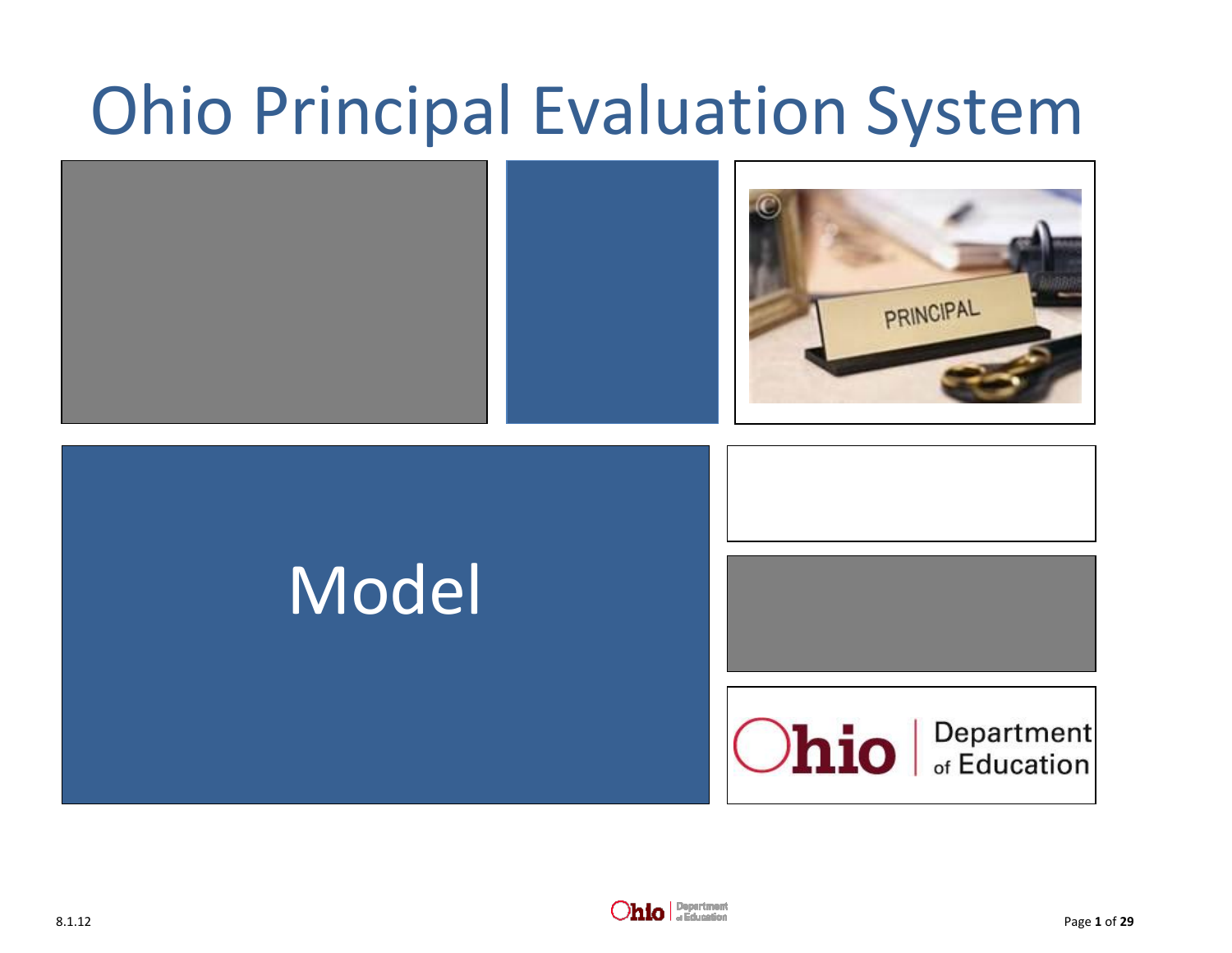# TABLE OF CONTENTS

|                                                                               | 3  |
|-------------------------------------------------------------------------------|----|
|                                                                               | 4  |
|                                                                               | 5  |
|                                                                               | 5  |
|                                                                               | 6  |
|                                                                               | 6  |
|                                                                               | 7  |
|                                                                               | 8  |
|                                                                               | 11 |
| Implementing the OTES Model                                                   |    |
| Professional Growth / Improvement Plan and Performance on the Standards       | 13 |
|                                                                               | 14 |
|                                                                               | 15 |
|                                                                               | 16 |
|                                                                               | 17 |
|                                                                               | 18 |
| Appendix B: Guidance on Using Evidence to Inform Holistic Performance Ratings | 25 |

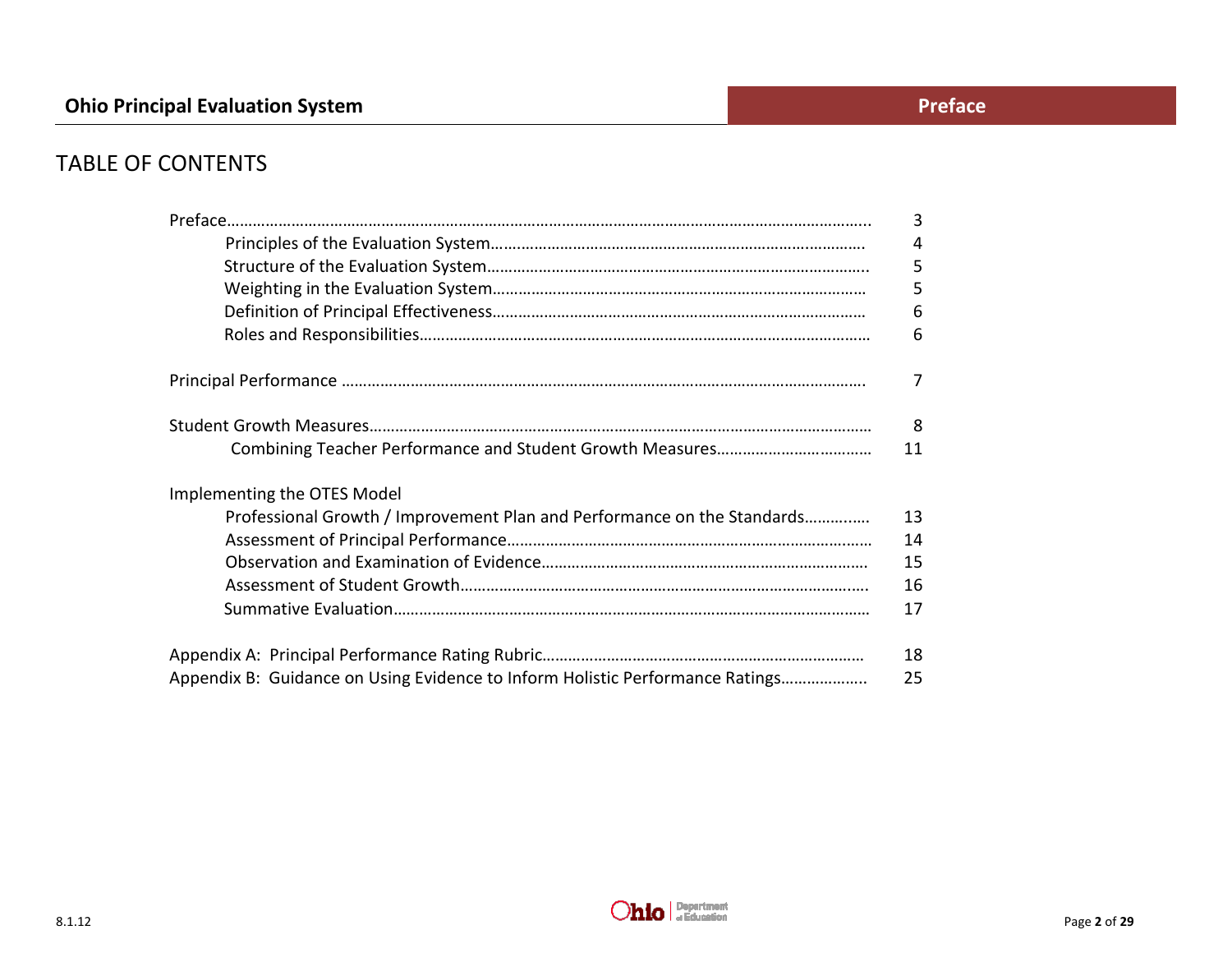## **Preface**

Over the past decade, Ohio has made important education policy advances, with a focus on standards and accountability, which together have moved Ohio's kindergarten through  $12<sup>th</sup>$  grade system forward in several important ways.

Ohio is serious about its commitment to quality schools. In 2005 the State Board of Education adopted standards for teachers, principals and professional development. The Ohio Standards for Principals define the skills and knowledge that principals must demonstrate at all stages of their careers. These standards promote effective leadership practices and provide support to principals as they reflect upon and improve their performance over time.

#### **The Ohio Standards for Principals:**

- 1. Principals help create a shared vision and clear goals for their schools and ensure continuous progress toward achieving the goals.
- 2. Principals support the implementation of high-quality standards based instruction that results in higher levels of achievement for all students.
- 3. Principals allocate resources and manage school operations in order to ensure a safe and productive learning environment.
- 4. Principals establish and sustain collaborative learning and shared leadership to promote learning and achievement of all students.
- 5. Principals engage parents and community members in the educational process and create an environment where community resources support student learning, achievement and well-being.

In 2007, through a grant with the Wallace Foundation, the Ohio Department of Education convened a group of educational stakeholders from across the state to design a model principal evaluation system aligned to Ohio's Standards for Principals. This evaluation system was piloted in 2007-2008, and in fall 2008 twenty districts representing 140 schools committed to adopting the model evaluation system or developing an aligned model. The districts underwent a year-long training and credentialing process. In May 2009, the State Board of Education adopted the Ohio Guidelines and the Principal Evaluation Model Framework. This revised edition of the Ohio Principal Evaluation System includes a scoring rubric that evaluators can use to make summative evaluations of principal effectiveness.

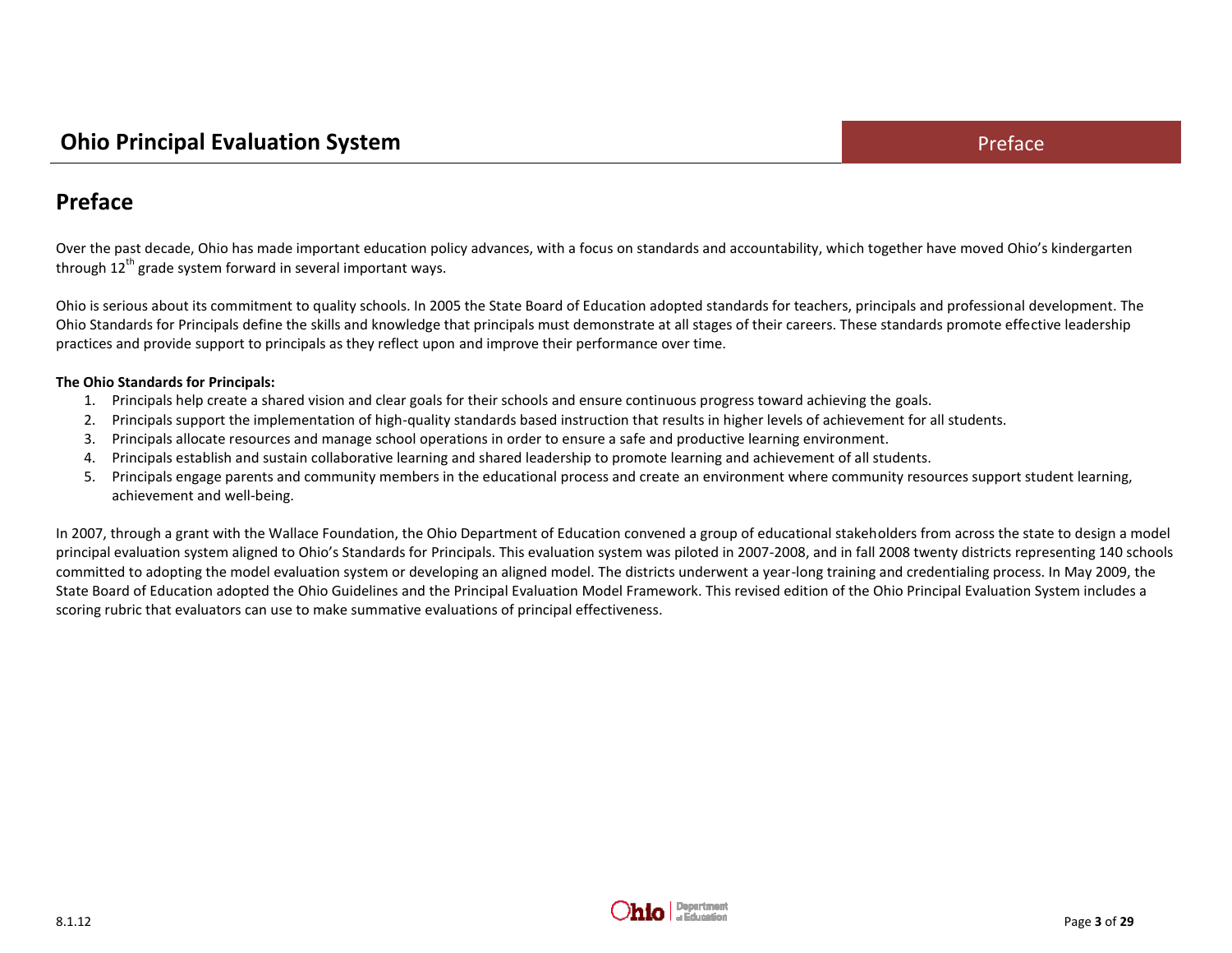## **The Principles of the Evaluation System**

The Ohio Principal Evaluation System is designed to be used to assess the performance of Ohio principals. It is not a prescription but instead a resource model made available to districts to use as they find appropriate. It is designed to be used in whole or part, in current or adapted form. It is our hope that districts and boards of education across the state will find this model useful in improving the assessment of school leaders and in strengthening the professional growth of these school leaders.

#### **What OPES Is Based On:**

The system is a research-based model for the evaluation of school principals which is aligned with:

- The Ohio Standards for Principals and ISLLC
- National and state legislation
- Current evidence and new findings on effective leadership
- Research linking leadership to student achievement and learning

#### **How OPES is Designed:**

The system is designed to be:

- Fair and equitable
- Understandable and easy to use for both principals and their evaluators
- Adaptable to local conditions and needs (allows for tailoring work and targets of performance to the wide variety of contexts throughout the state—in terms of type of school, job assignment, career stage, type of community, and so forth)
- Formative (developmental) and summative (evaluative)

#### **What Purposes OPES Serves:**

The system is created to ensure:

- Professional growth focused on enhancing the knowledge and skills of principals through:
	- $\checkmark$  Self-assessment and goal setting against the Ohio Standards for Principals;
	- $\checkmark$  Collaborative work and ongoing dialogue with their evaluator;
	- $\checkmark$  Taking coursework or attending workshops; and
	- $\checkmark$  Action research focused on best-practice solutions.
- Continuous improvement focused on the principal's commitment to improve his/her practice over time so as to continually impact higher levels of student performance through:
	- $\checkmark$  Incorporating new learning into practice;
	- $\checkmark$  Using professional literature, professional dialogue, and collaboration with colleagues to support leadership development; and
	- $\checkmark$  Regularly reflecting on practice, identifying areas of strength and weakness, and implementing targeted strategies for continued development
- Quality assurance focused on the collection of evidence to document performance. Evaluators use the evidence to inform decisions such as:
	- $\checkmark$  Recognizing and rewarding effective practice;
	- $\checkmark$  Recommending actions for improvement;
	- $\checkmark$  Making compensation decisions; and
	- $\checkmark$  Recommending continued employment or dismissal.

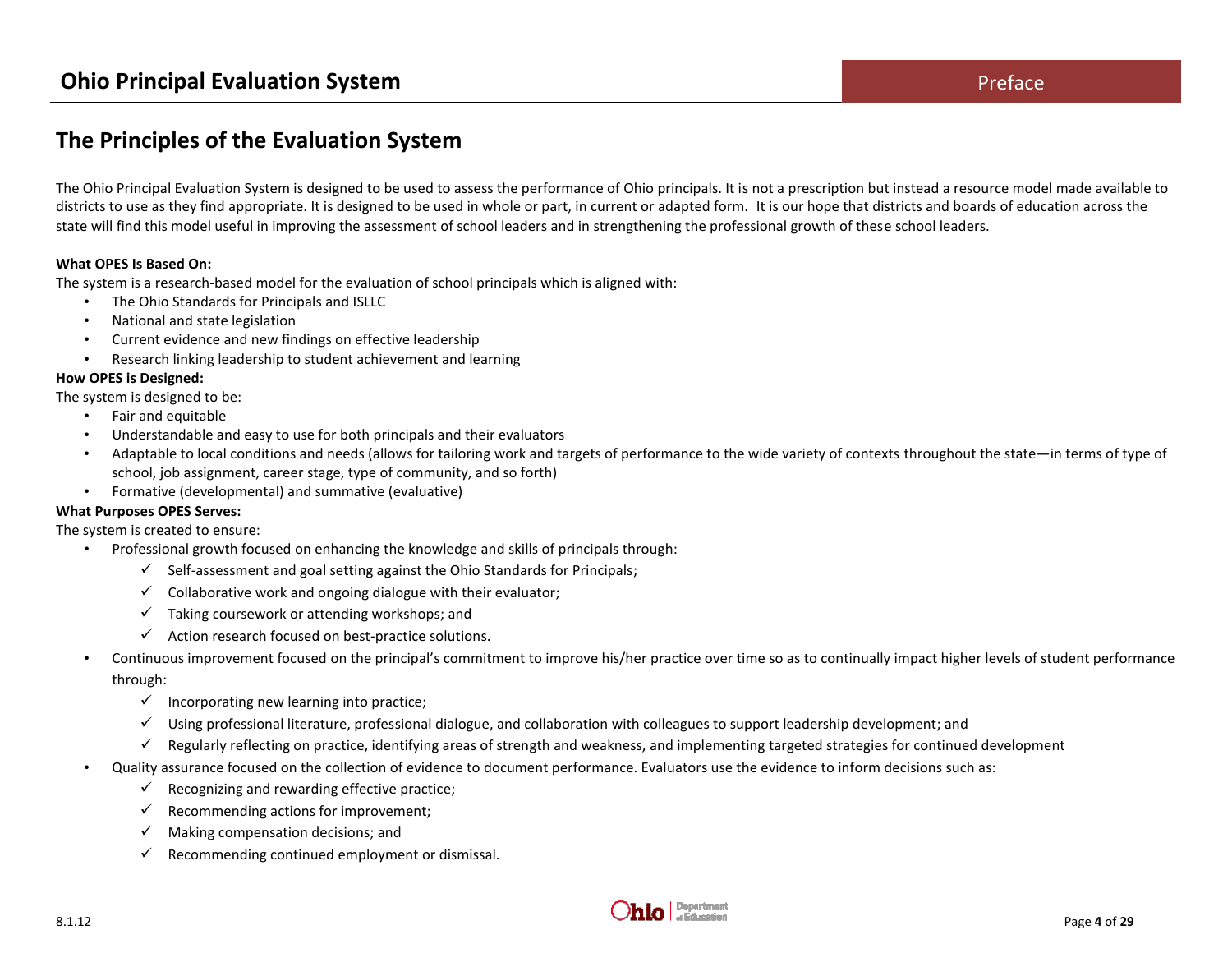## **Structure of the Evaluation System**

The Ohio Principal Evaluation System (OPES) was collaboratively developed by Ohio superintendents, school administrators, higher education faculty, and representatives from Ohio's administrator associations. It was designed to be research based, transparent, fair, and adaptable to the specific contexts of Ohio's districts (rural, urban, suburban, large, and small).

The evaluation system builds on what we know about the importance of ongoing assessment and is comprised of four components as listed below. **It is recommended that there be consistency in the use of the components employed across all principals in the district.**

The entire system is appropriate for use for school principals. When using the evaluation design for assistant, associate, and vice principals, however, modifications may need to be made. Concretely, in those cases where assistant principals have a specialized area of responsibility (e.g., student discipline, curriculum) rather than the broader set of assignments associated with the principal, districts will need to use only part of the system. Specifically, the first component of the evaluation system presented below—the goal development process—may be the only part of the system appropriate for many assistant principals.

#### **THE OHIO PRINCIPAL EVALUATION SYSTEM: SYSTEM COMPONENTS**

As noted, the Ohio Principal Evaluation System is designed to highlight both the behaviors that principals perform and the effectiveness of those behaviors in terms of school outcomes. This system is built on a framework of collaboration between the evaluator and the principal regarding the appropriateness of leadership styles, the establishment of a framework for collaboration, and a co-ownership of data. The evaluation system is comprised of four broad components:

#### **THE OPES Model Includes:**

- **•** Principal Performance on the Standards
	- o Professional Growth Plan including Goal-Setting
	- o Formative Assessment of Principal Performance based on the *Ohio Standards for Principals*
- Student Growth Measures  $\bullet$

**The Resource Packet contains sample forms for each component. Please note these are samples and can be modified for district use. The forms may be used that are applicable to job responsibilities.** 

## **Weighting in the Evaluation System**

#### **Weighting of Standards**

Some standards-based evaluation systems include weighting of specific standards (e.g., some standards carry greater importance). The Ohio Principal Evaluation System does not include a weighting factor for standards as it is believed that all of the five standards described in the *Ohio Standards for Principals* are critical to determining principal effectiveness. All standards are evaluated through the self-assessment, observation and goal-setting processes, through the formative assessment, and summative evaluation tools.

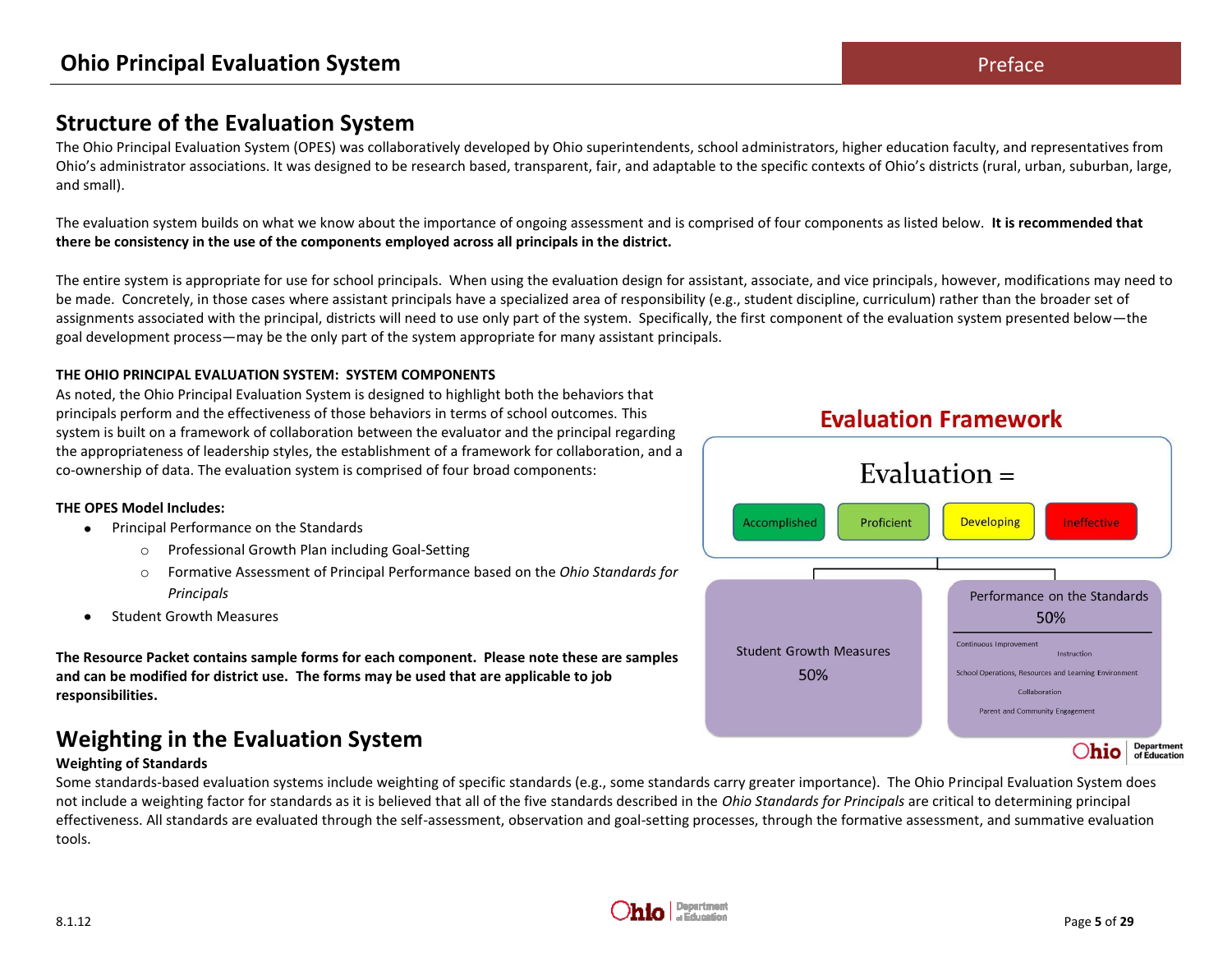## **Definition of Principal Effectiveness**

After examining extensive research, the following definition of principal effectiveness was developed by educational practitioners in Ohio and is reinforced by the *Ohio Standards for Principals*. Clearly the research supports the direct connection between effective principals and high student achievement. **Inherent in Ohio's definition of principal effectiveness is the expectation that all students will demonstrate a minimum of one year of growth based on standard and reliable measures**.

Effective principals:

- Help create a shared vision and clear goals for their schools and ensure continuous progress toward achieving the goals;  $\bullet$
- Support the implementation of high-quality standards based instruction that results in high levels of achievement for all students;
- Allocate resources and manage school operations in order to ensure a safe and productive learning environment;
- Establish and sustain collaborative learning and shared leadership to promote learning and achievement of all students; and  $\bullet$
- Engage parents and community members in the educational process and create an environment where community resources support student learning, achievement  $\bullet$ and well-being.

## **Roles and Responsibilities**

Because of the collaborative nature of the assessment (e.g., promoting ongoing communication between the principal and their evaluator) there are expectations for both entities. Expectations as listed below help to support an evaluation system that is both transparent and fair, and includes shared responsibilities for both formative as well as the summative assessment.

#### **Expectations for Principals:**

- A planning conferences with the evaluator to mutually establish goals and objectives, action plans and evidence indicators for the evaluation period.
- Collection and sharing of data related to the accomplishment of goals and objectives.
- A final conference with the evaluator to review and reflect on progress, achievements and continued development, desires or needs based on outcomes of the performance period.

#### **Expectations for the Evaluator:**

- A conference with the principal to mutually establish goals and objectives, action plans and evidence indicators for the evaluation period.
- Provision of appropriate and timely feedback, resources and guidance to assist the principal in achieving goals and objectives.
- Formal observations of the principal as he/she performs assigned duties during the evaluation year. This could be structured as a walk through with the principal in his or her building. Other ideas for observations include: staff meetings, professional development meetings, and an evaluation conference with a teacher or staff member, or analysis of student work samples. All observations should include a pre and post conference.
- Post-observation conferences should be followed with a written report to the principal describing areas of reinforcement and opportunities for refinement.
- A summative evaluation at the end of each year to be conducted prior to recommendation for contract.

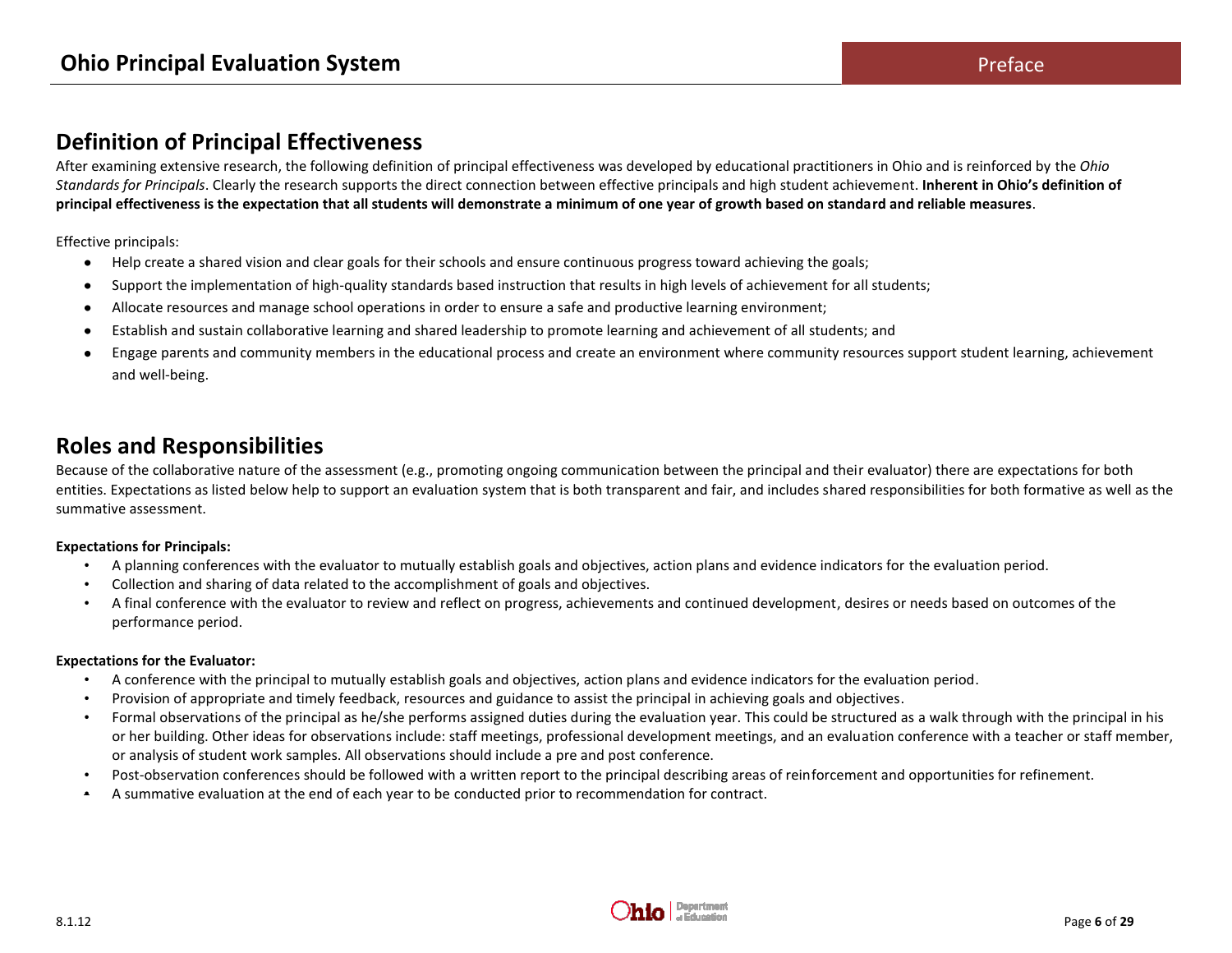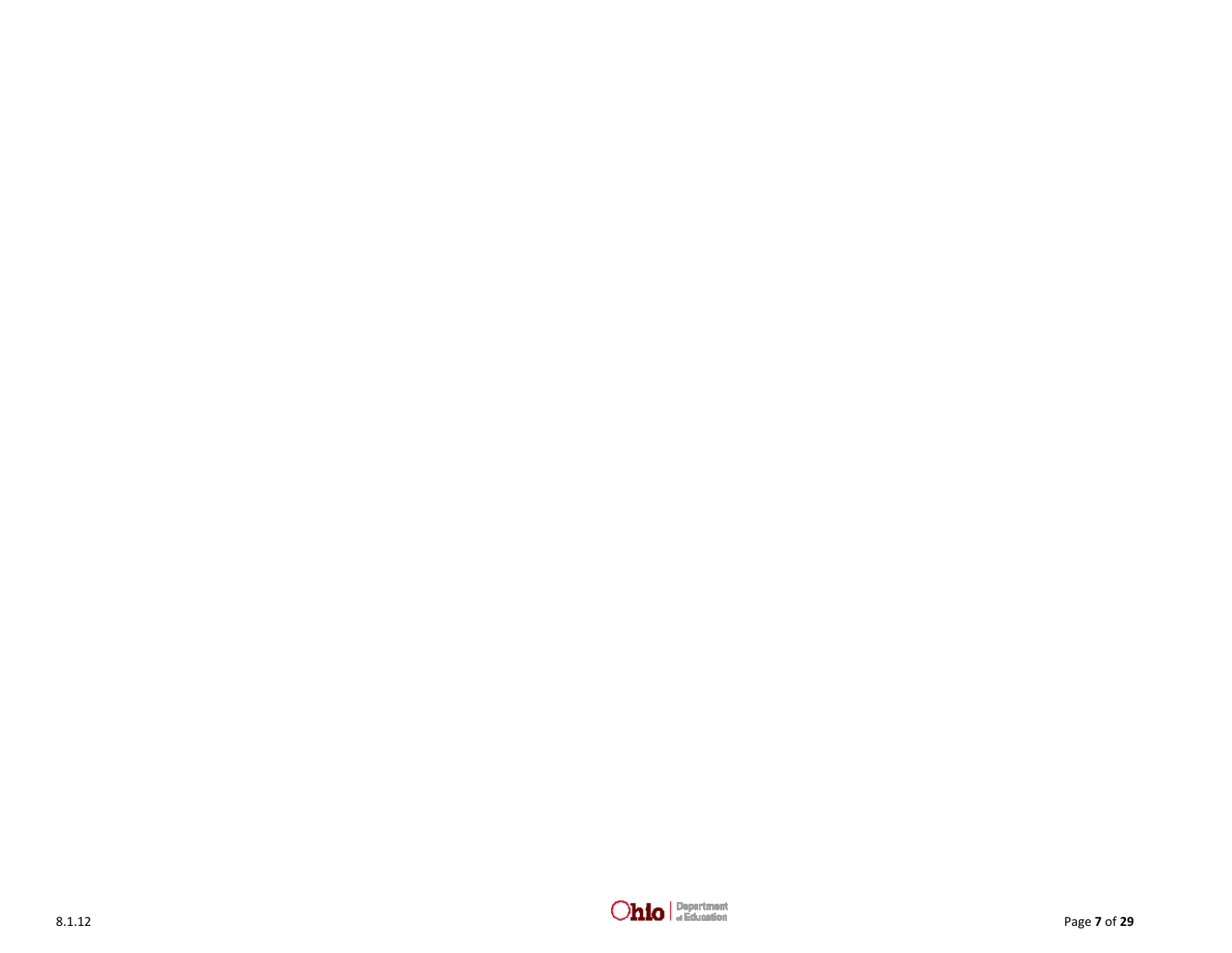## **Ohio Principal Evaluation System** *Principal Performance* **Principal Performance**

Principal performance is determined by using a rating rubric (**Principal Performance Rating Rubric**- see Appendix A) consisting of indicators based on the elements and standards from the *Ohio Standards for Principals*. The evaluation process requires the evaluator to use evidence gathered in a variety of avenues (professional growth/ goalsetting, formative assessments, observations, communication and professionalism, conferences) to determine a principal performance rating.



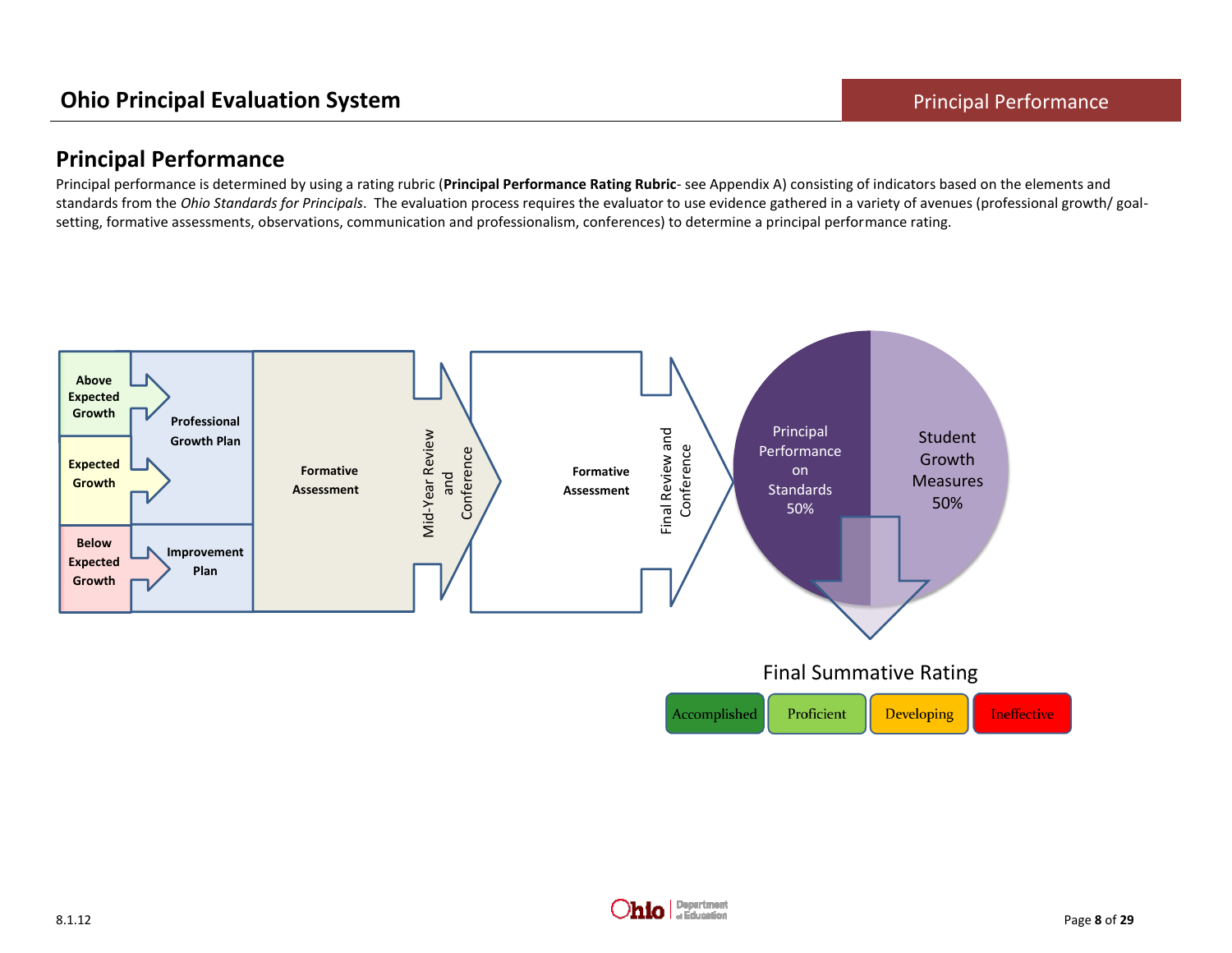## **Principal Student Growth Measures**

Student growth measures shall account for fifty percent (50%) of the principal evaluation. For the purpose of use in the OPES model, student growth is defined as the change in student achievement for an individual student between two or more points in time. In the OPES model, direct and indirect student growth measures are used.

Ohio's new system for evaluating principals will provide educators with a richer and more detailed view of their performance, with a focus on specific strengths and opportunities for improvement. The new system relies on two key evaluation components, each weighted at 50 percent: a rating of principal performance and a rating of student academic growth.

## **Three categories of principals based on the availability of Value-Added data and LEA decisions**

It is important to consider multiple measures of growth. Therefore, ODE recommends that LEAs consider a combination of measures from the following categories:

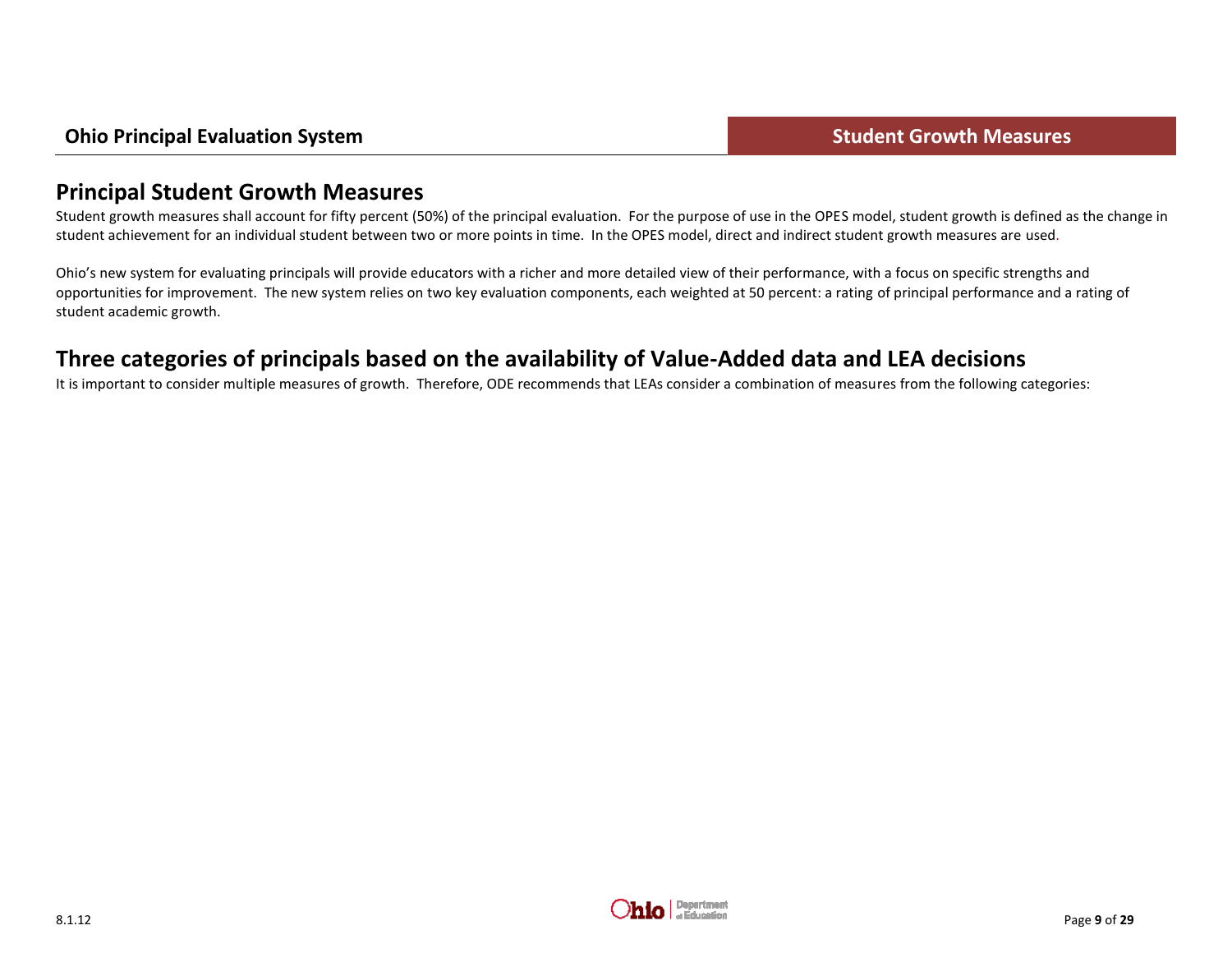

## **Three types of student growth measures**

The following table describes the three types of student growth measures including certain legislative requirements and LEA options.

| <b>Building-Level</b><br>Value-Added | MUST use if available;<br>10-50% if applicable<br>$\circ$<br>Building-level Value-Added report from state accountability system (Local Report Card)<br>$\circ$<br>EVAAS Value-Added metric, aggregated across subject areas<br>One-year, building-level Value-Added scores as published on the Local Report Card, or three-year averages as reported in EVASS reporting<br>$\circ$<br>system<br>A multi-year, building-level, principal-based composite report is in development.<br>$\circ$ |
|--------------------------------------|----------------------------------------------------------------------------------------------------------------------------------------------------------------------------------------------------------------------------------------------------------------------------------------------------------------------------------------------------------------------------------------------------------------------------------------------------------------------------------------------|
| Composite of<br>Vendor               | MUST use if LEA has assessment in place<br>10-50% if applicable and no Value-Added data available<br>$\circ$                                                                                                                                                                                                                                                                                                                                                                                 |

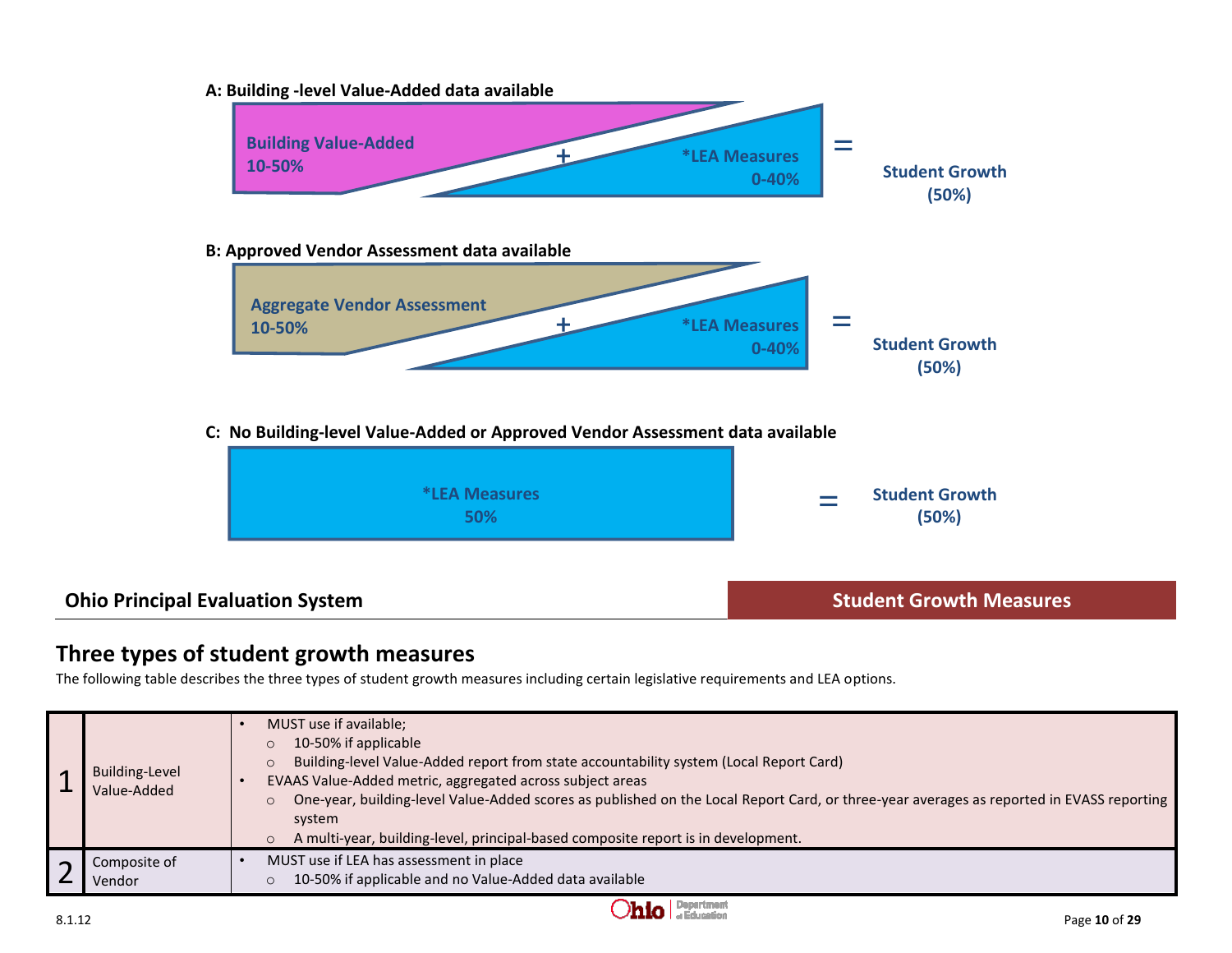| Assessments                       | Aggregate of relevant vendor assessment scores                                                                                                                                                                                                                                                                                                                                                                                                                                                                                                                                                                                                                                                                                                                                                                                                                                                                                                                                                                                                              |
|-----------------------------------|-------------------------------------------------------------------------------------------------------------------------------------------------------------------------------------------------------------------------------------------------------------------------------------------------------------------------------------------------------------------------------------------------------------------------------------------------------------------------------------------------------------------------------------------------------------------------------------------------------------------------------------------------------------------------------------------------------------------------------------------------------------------------------------------------------------------------------------------------------------------------------------------------------------------------------------------------------------------------------------------------------------------------------------------------------------|
|                                   | From ODE-Approved List                                                                                                                                                                                                                                                                                                                                                                                                                                                                                                                                                                                                                                                                                                                                                                                                                                                                                                                                                                                                                                      |
|                                   | Vendors demonstrate how assessment can measure growth                                                                                                                                                                                                                                                                                                                                                                                                                                                                                                                                                                                                                                                                                                                                                                                                                                                                                                                                                                                                       |
| LEA-Determined<br><b>Measures</b> | MAY use: LEA decision (Principal Categories A & B)<br>$\circ$ 0-40% if used in combination with Type One or Two measures<br>MUST use (Principal Category C)<br>$\circ$ 50% if no Type One or Two data available<br>Three types of LEA-Determined Measures<br>*An aggregate of all teachers' student growth scores in the building<br>$\circ$<br>Building Based Student Learning Objectives (SLOs) process for using measures that are specific to relevant building goals and<br>$\circ$<br>priorities and aligned with Ohio Improvement Process where applicable. Measures for SLOs must be district-approved and must<br>include student academic growth. Other district-approved measures may include<br>Student achievement trends<br>$\bullet$<br>Locally or regionally used subject-specific test results<br>Progress on school improvement plans<br>Student course taking patterns, e.g. More students taking advanced courses, PSEO, etc.<br>$\bullet$<br>Shared attribution. Measures to encourage collaborative goals and may include:<br>$\circ$ |
|                                   | District Value-Added is recommended if available<br>$\bullet$<br>District-based SLOs                                                                                                                                                                                                                                                                                                                                                                                                                                                                                                                                                                                                                                                                                                                                                                                                                                                                                                                                                                        |

**\*Consideration:** If a building administrator is using a growth measure based on average of all teachers growth scores, the administrator cannot be the sole approver or scorer of teacher SLOs.

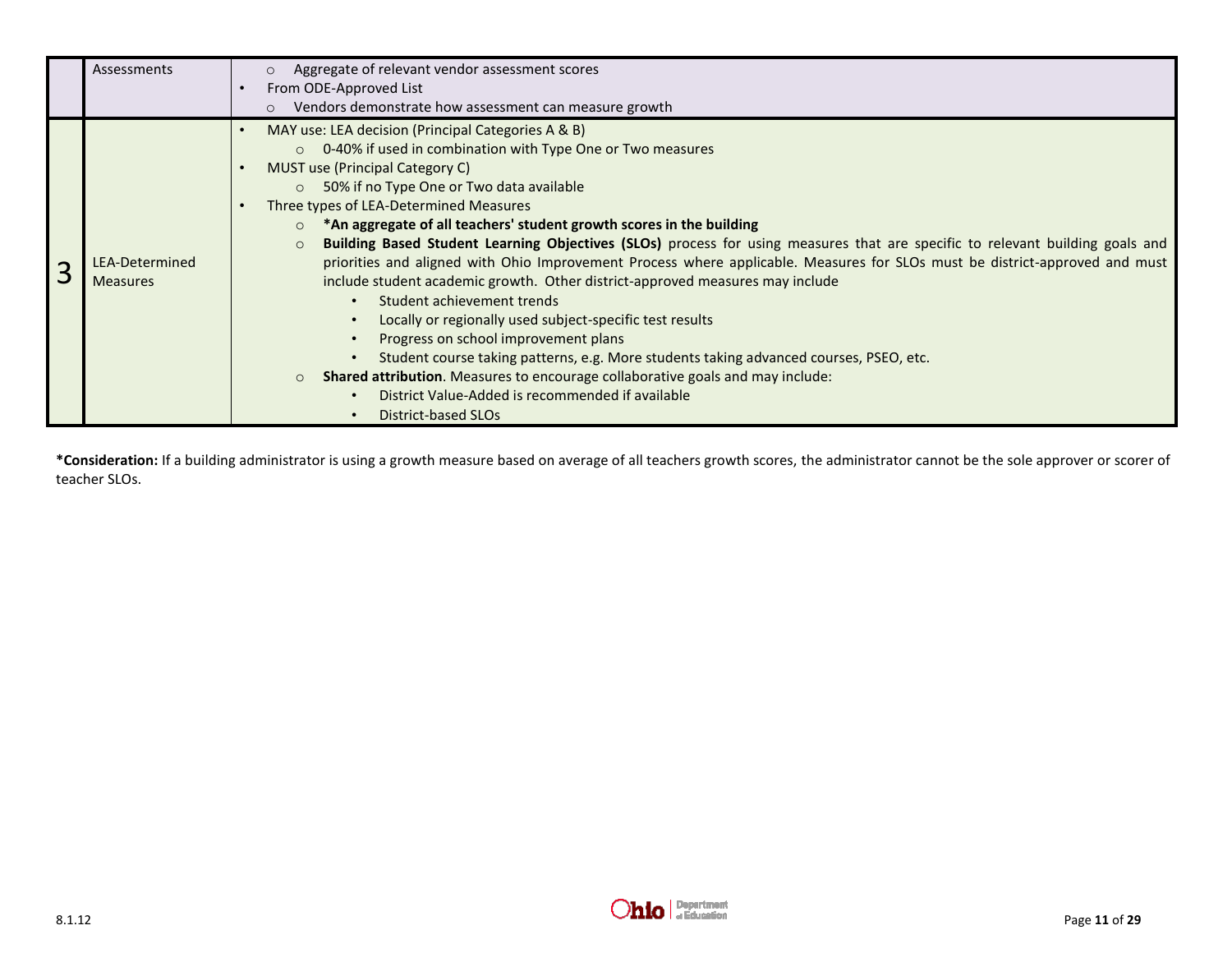#### **Important terms and definitions**

**Student growth**. For the purpose of use in evaluation systems, student growth is defined as *the change in student achievement for an individual student between two or more points in time (*excerpted from *Measuring Student Growth for Teachers in Non–Tested Grades and Subjects: A Primer).* 

**Value-Added**. In Ohio, Value-Added refers to the EVAAS Value-Added methodology, provided by SAS, Inc. This is distinct from the more generic use of the term "value- added," which can represent a variety of statistical modeling techniques. The Ohio EVAAS Value-Added measure of student progress at the district and school level has been a component of the Ohio Accountability System for several years. Ohio's Race to the Top (RttT) plan provides for the expansion of Value-Added to the teacher level. Value-Added calculations currently utilize data from the Ohio Achievement Assessments (OAA). As the new Partnership for Assessment of Readiness for College and Careers (PARCC) assessments become operational and replace the current assessment system, they will be integrated into the Value-Added calculations. Additionally, the EVAAS data reporting system has added several features to help educators use this important data. Battelle for Kids (BFK) is providing professional development and other related services across the state.

**Vendor Assessment**. HB 153 requires ODE to develop a list of student assessments that measure mastery of the course content for the appropriate grade level, which may include nationally normed standardized assessments, industry certification examinations, or end-of-course examinations for grade levels and subjects for which the Value-Added measure does not apply (the non-tested grades). ODE released a Request for Qualifications (RFQ) so interested vendors could demonstrate that their assessments qualified for use in Ohio schools. The list of approved assessments will be maintained and updated by ODE.

**Building-Level Student Learning Objectives (SLOs).** SLOs are goals identified by a principal or group of principals that identify expected learning outcomes or growth targets for students in their buildings over a period of time. SLOs are determined by principals after analyzing data on student academic performance and identifying areas that need a targeted effort for all students and subgroups of students. As a way to measure student growth, the objectives demonstrate a principal's impact on student learning within a given interval of time. Further, they enable principals to use their own knowledge of appropriate student progress to make meaningful decisions about how their students' learning is measured. As a collaborative process, SLOs also support principal teams in their use of best practices.

**Shared Attribution Measures.** Shared attribution measures are student growth measures that can be attributed to a group. This could include a district or groups of buildings. These measures encourage collaborative goals and may be used as data in the student growth component.

**Multiple measures.** The principal evaluation framework is based on multiple measures of performance and student growth. It is important that the holistic evaluation rating consider multiple factors across time. Accordingly, there are multiple measures within principal performance and student growth, within and across years.

Teacher Value-Added, by methodological definition, includes multiple measures on multiple levels. First, the EVAAS methodology incorporates student test histories (across all state-tested subjects) in determining growth metrics. Second, Value-Added creates effectiveness ratings for each tested grade and subject, as well as an aggregate composite rating. For example and analogous to Value-Added on the Local Report Card, a 5th -grade teacher may have a Value-Added rating for 5th-grade mathematics, a separate rating for 5th-grade reading, and an overall composite rating. Third, the Value-Added metric eventually will roll into a three-year average so that multiple years of multiple measures are represented.

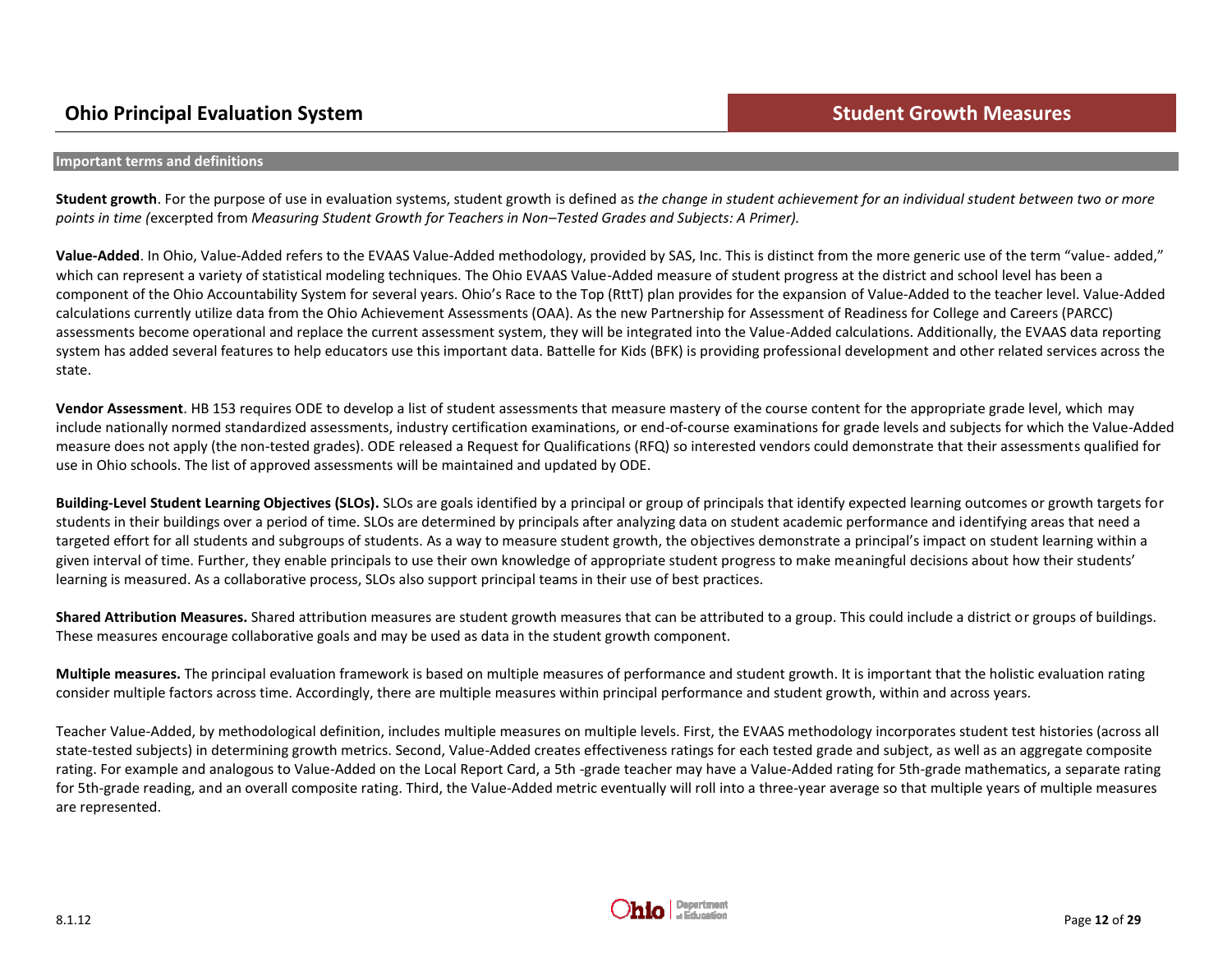Principal performance and student growth measures are combined in a summative principal performance rating:



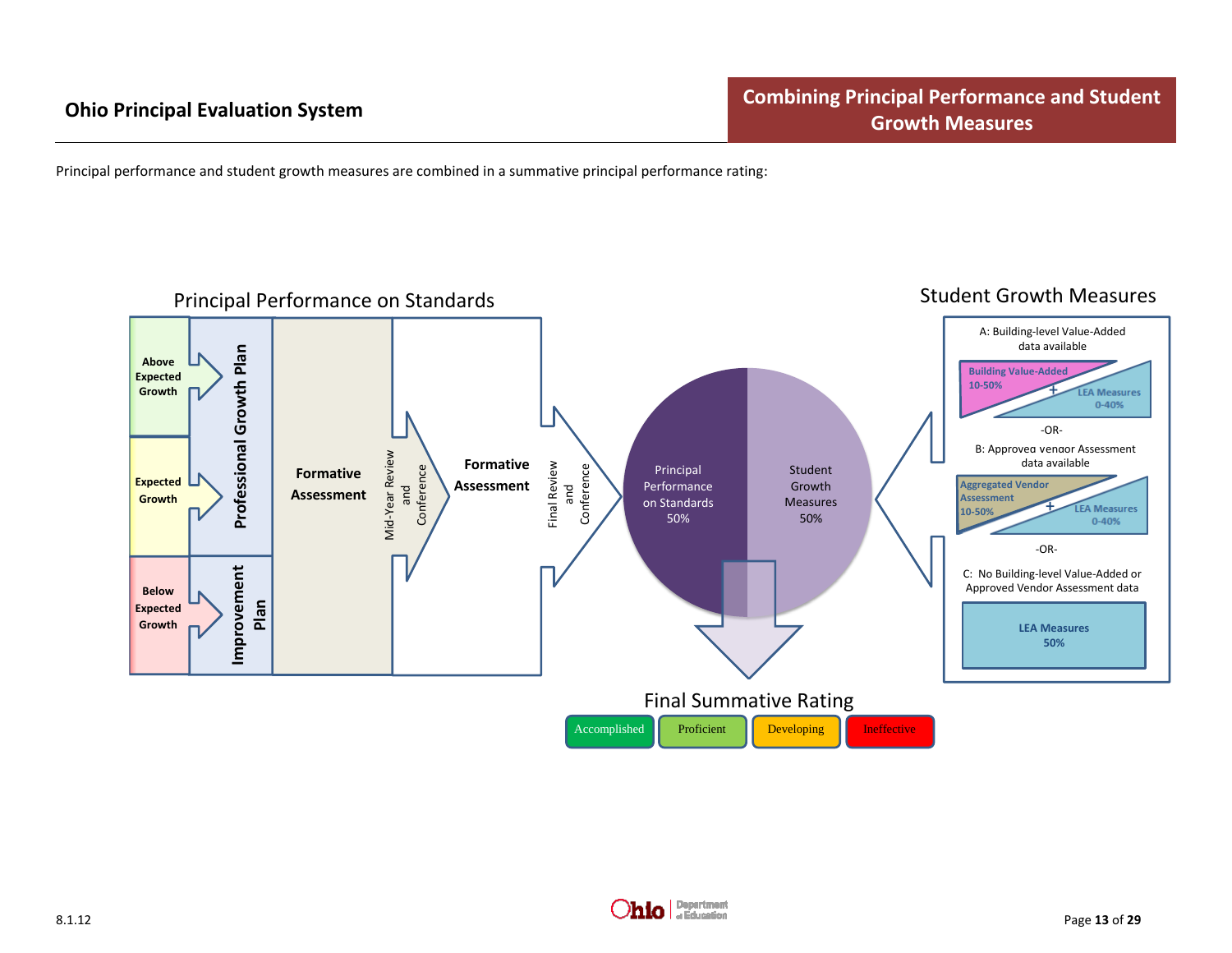## **Ohio Principal Evaluation System** *Combining Principal Performance and Student* **<b>Combining Principal Performance and Student Growth Measures**

Each category's sub-scores are combined on the lookup table to determine rating. The vertical axis of the lookup table represents student growth measures, and the horizontal axis on the table represents principal performance. By using the lookup table, a final summative rating will be determined. See Appendix C (under development, to be added at a later date) for further information.

|                |          | 4                 | 3                 | $\mathbf{2}$       | 1                  |
|----------------|----------|-------------------|-------------------|--------------------|--------------------|
|                | Above    | Accomplished      | Accomplished      | Proficient         | <b>Developing</b>  |
| Student Growth | Expected | Proficient        | Proficient        | <b>Developing</b>  | <b>Developing</b>  |
|                | Below    | <b>Developing</b> | <b>Developing</b> | <b>Ineffective</b> | <b>Ineffective</b> |

**Principal Performance**

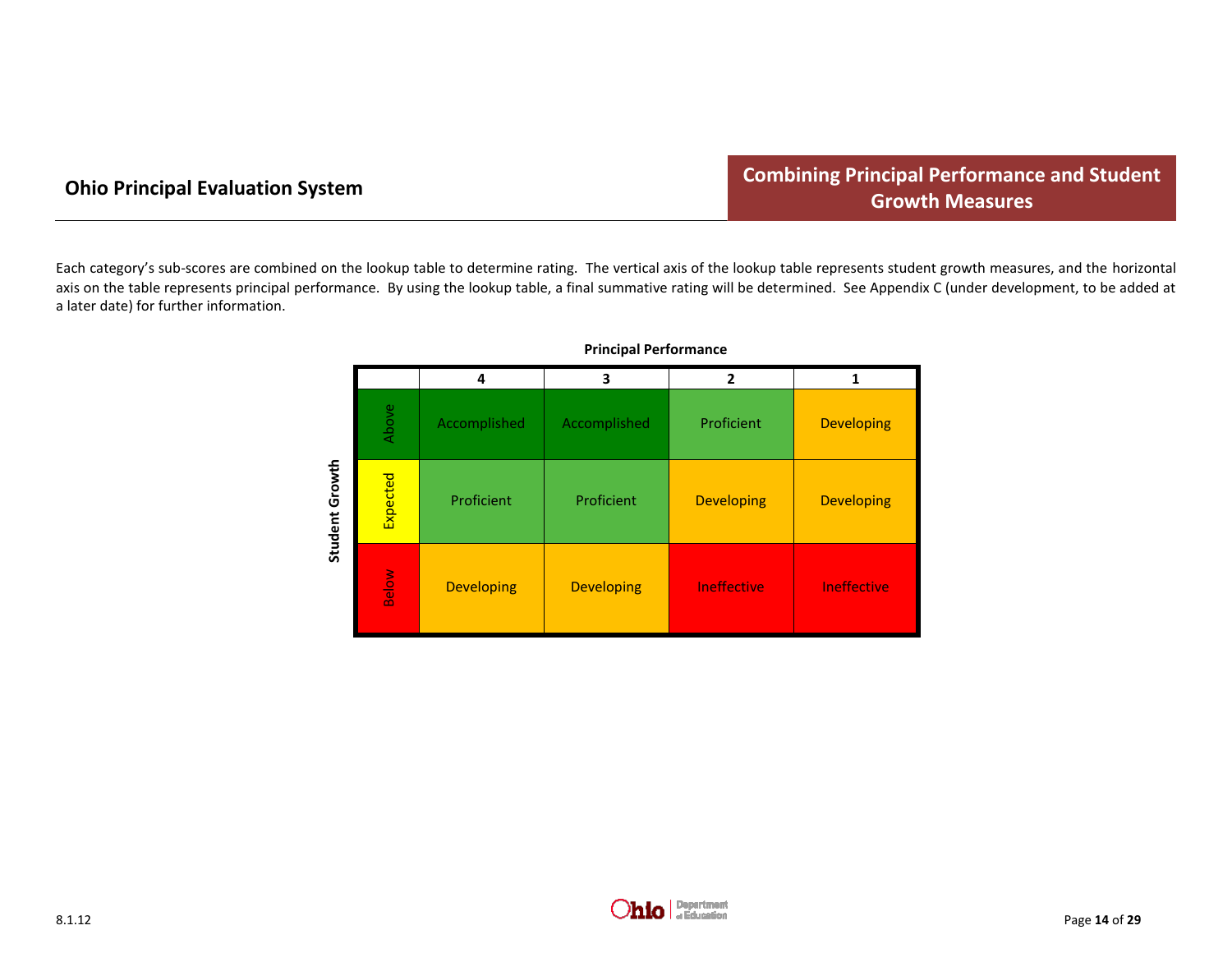#### **Professional Growth Plan including Goal-Setting**

The primary goal of evaluation is to foster the growth and development of the professional educator over time. Evaluation is intended to promote excellent professional practices that enhance student learning and achievement. This dimension of the OPES system requires the principal and evaluator to establish specific goals for the evaluation cycle.

Based on data collected through the Self-Assessment and student growth, the principal and his/her evaluator meet to develop and agree upon two focused goals; one focused on increased student achievement and growth, and the second focused on increased skills and knowledge on the performance standards. Stakeholder feedback in the form of perception data should be discussed by the principal and evaluator when establishing goals.

As part of the professional growth plan and goal-setting process, specific targets that represent successful performance need to be established as well as the evidence indicators that will be used to determine if the goals are being met. Goals developed need to be specific, measurable and relevant. Action steps and strategies need to be clearly delineated. Critical to this process is that the principal and evaluator agree upon what information will be used to inform the summative evaluation, and what level of performance will be deemed effective.

#### **Improvement Plan**

The purpose of the Improvement Plan is to help principals focus on area(s) in which they need intensive support to improve their practice. An improvement plan is developed when the principal's performance in one or more areas is scored as ineffective or the overall performance is scored as ineffective. The evaluator and principal are required to meet to develop a plan for improvement. The development of the improvement plan may take more than one meeting and sufficient time needs to be provided to ensure that the plan is comprehensive and well detailed.

**Improvement Plan** must include the following:

- Identification of specific deficiencies and recommended area(s) of growth;
- Measurable goals for improving the deficiencies to acceptable levels;  $\bullet$
- Specific professional development or strategies to accomplish the goals;
- Specific resources necessary to implement the plan, including but not limited to, opportunities for the principal to work with highly effective principals or central office  $\bullet$ staff;
- A timeline for the plan, including intermediate checkpoints to determine progress and provide feedback and coaching; and
- $\bullet$ Procedures for determining acceptable improvement.

Principals are accountable for the implementation and completion of the plan and should talk with their evaluator if modifications to the plan are needed. Upon completion of the plan, the principal and their evaluator shall sign the improvement form, documenting completion of the plan.

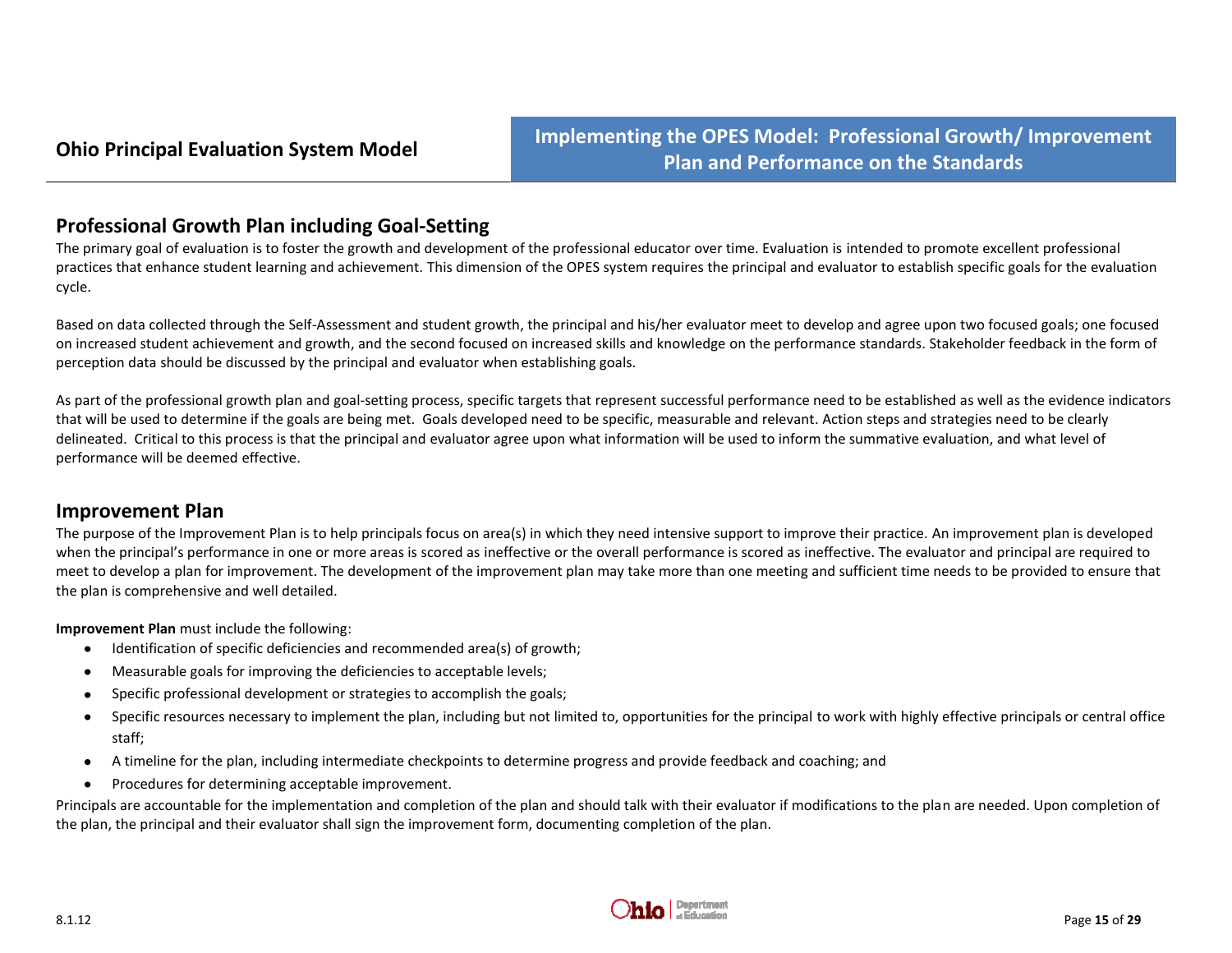#### **Assessment of Principal Performance**

The process of formative assessment is to improve performance and effectiveness and is professional, supportive, collegial, and developmental in nature. It is fundamental to the OPES model because it focuses on building and enhancing the school leaders' professional practice, knowledge, and skills throughout their careers. Continuous improvement enables principals to increase their capacity over time, and impact higher levels of student performance in their schools. Inherent in the process is a relationship between the evaluator and principal that is trustful and based on objective knowledge and evidence of the principal's performance. Improved practice is the result of effective coaching, practice, and feedback.

#### **Formative assessments should:**

- $\bullet$ Establish reflection on practice
- Focus on the principal's professional growth  $\bullet$
- Be objective and evidenced-based
- Be responsive to a principal's developmental needs  $\bullet$
- Be interactive and collaborative  $\bullet$
- Involve a variety of measures
- Be based on *Ohio Standards for Principals*  $\bullet$
- Guide the work of the evaluator

## **Planning Conferences**

Fundamental to the formative assessment process is the relationship between evaluator and principal. In order to help the principal grow and develop, the evaluator must know and understand the performance of the principal in the building. This includes objective evidence that can be collected during the year as the principal performs his/her duties.

A series of regularly scheduled meetings will enable the evaluator to:

- Schedule observations (schedule and attend special events at the building),
- Check progress on goals and evidence of work on goals, and  $\bullet$
- Provide support and feedback throughout the year.  $\bullet$

During the planning stage, the principal may suggest to the evaluator several opportunities for observations that might be informative and helpful to the evaluator. These might be organized by:

- Timeline (e.g., by semester; or beginning, mid, and end-of-year)
- Goal area (e.g., implementation of new instructional practice, professional development meeting on analysis of data) $\bullet$

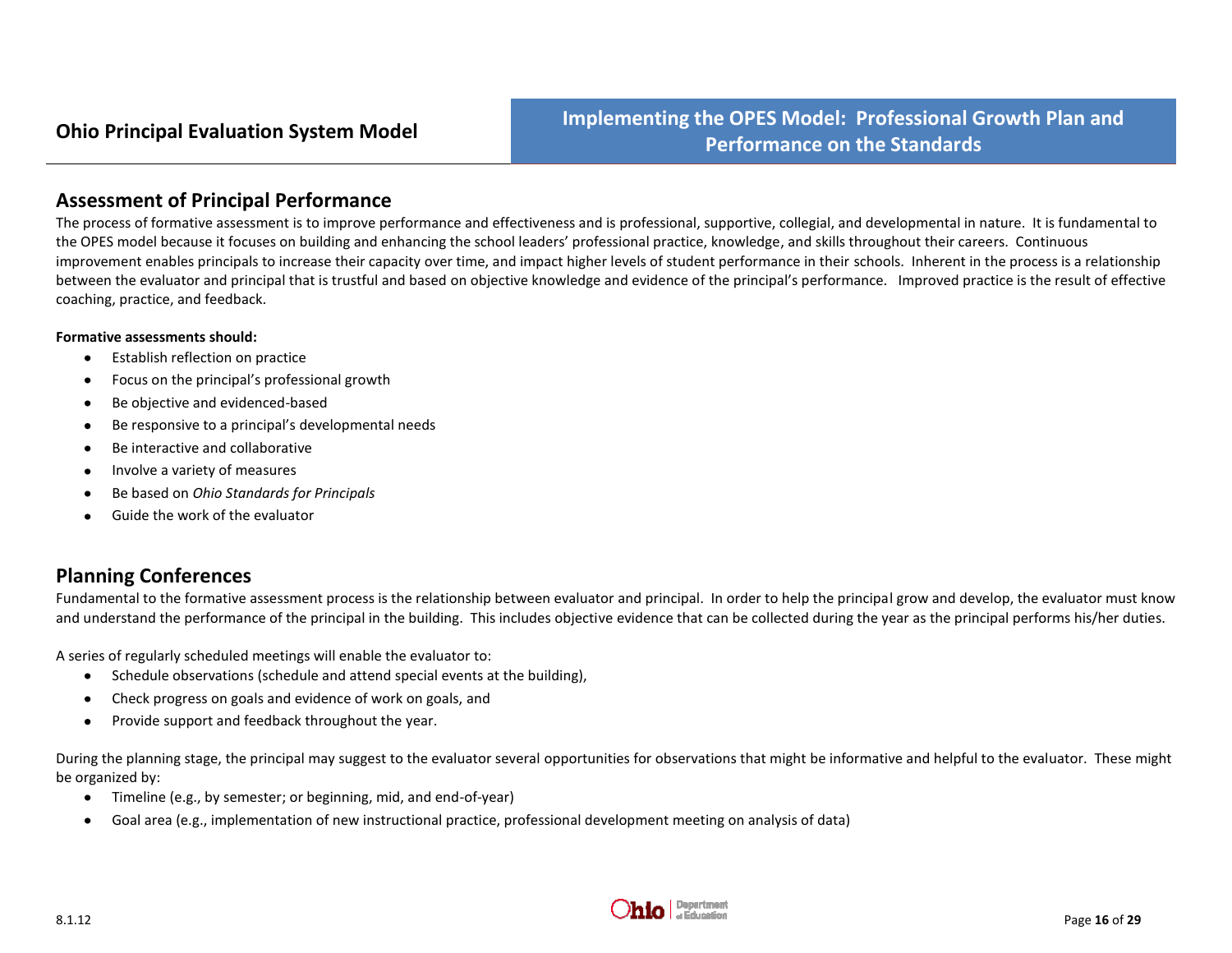#### **Observation and Examination of Evidence**

During the formative assessment process, information derived from direct observation of the principal at the building may provide multi-dimensional evidence of principal performance. The evaluator will be able to observe the principal in action, and see portions of his/her leadership that impact teaching and learning.

Observation may enable the evaluator to see evidence of the principal's instructional leadership, decision-making skills, interpersonal skills, professionalism, collaboration and shared leadership, promotion of high quality instruction, high expectations for student learning, school climate and environment, and school-community relations.

#### **Feedback**

The process of formative assessment through coaching begins with building a trusting relationship between the evaluator/coach and the principal. They must establish a shared understanding of the purpose of coaching; confirm confidentiality, identify means of communication, and clarify specific goals and focus areas. Collaboratively, the evaluator and principal may determine observation opportunities and evidence to document work on a specific goal. Scheduled meetings may take the form of pre-and post-conferences, mid-course correction conferences, progress or observational feedback meetings.

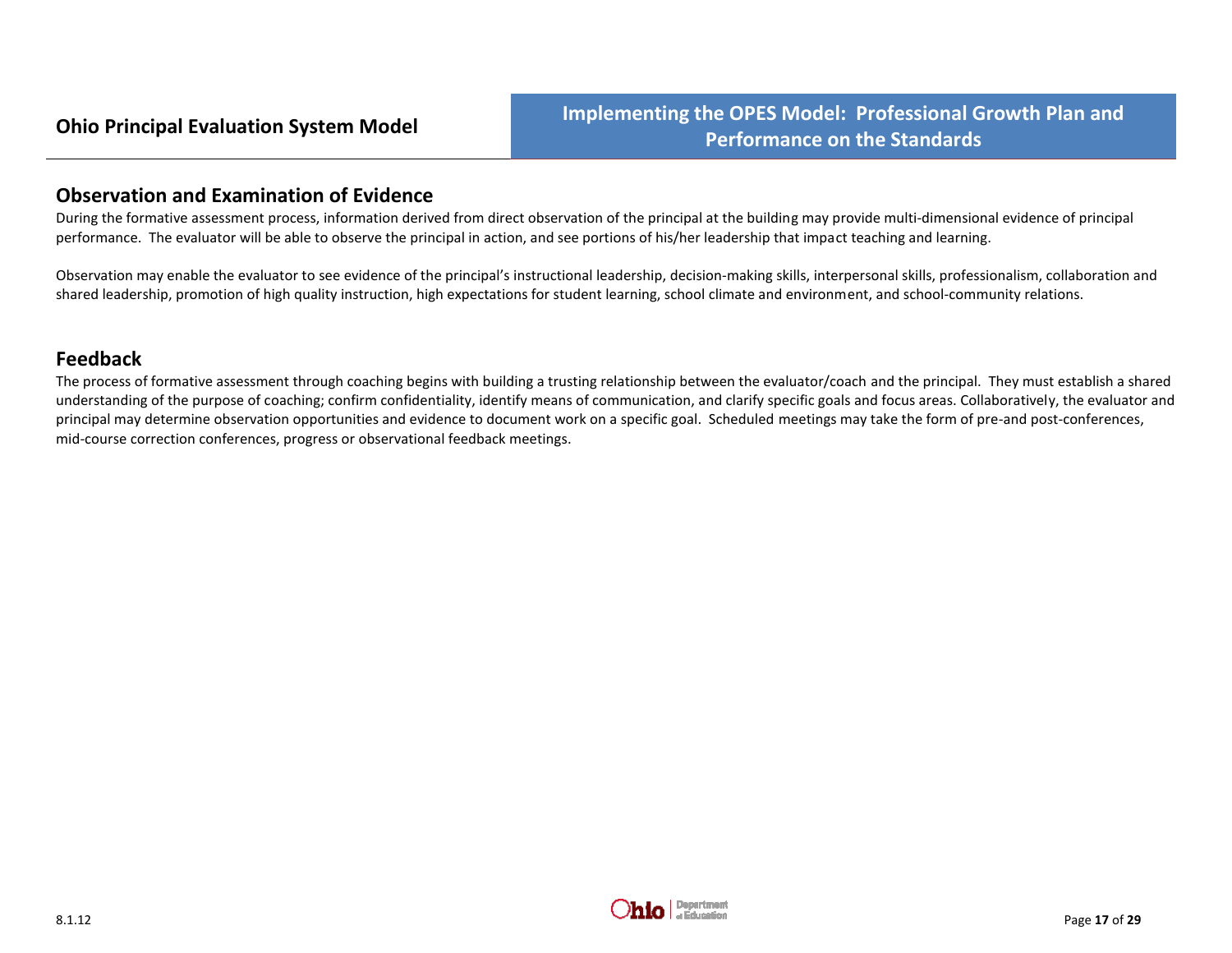### **Assessment of Student Growth**

Student growth measures shall account for fifty percent (50%) of the principal evaluation. For the purpose of use in the OPES model, student growth is defined as the change in student achievement for an individual student between two or more points in time. In Ohio's LEAs, the direct student growth component will be comprised of a combination of two or more measures of Value-Added scores, Vendor-created assessments, and LEA determined student growth measures. Indirect student growth measures will be comprised of measures which impact student achievement (such as retention, promotion of students, graduation rates, perception data, etc.) For determining these measures within the evaluation of principals, please see Appendix C (to be developed and posted at a later time).

#### **Three categories of principals based on the availability of Value-Added and LEA decisions**

It is important to consider multiple measures of growth. Therefore, ODE recommends that LEAs consider a combination of measures from the following categories:



As the principal evaluation system is implemented and matures, LEAs may consider a phased-in, stepped approach in designing percentage breakdowns within categories. Some student growth data will be based on the previous year's results (due to testing schedules and evaluation requirements for evaluation schedule). The Value-Added metric will utilize a three-year average, which will itself mature on a rolling basis as LEAs implement teacher Value-Added on a phased-in schedule beginning in 2010-11.

#### **NOTE:**

The Ohio Department of Education does not recommend that value added be the only measure included in the student growth measures. However, by definition of value added measures, there are multiple measures included in the value added score. It is a local district decision if only value added data is used in the student growth measures part of the teacher and principal evaluation systems.

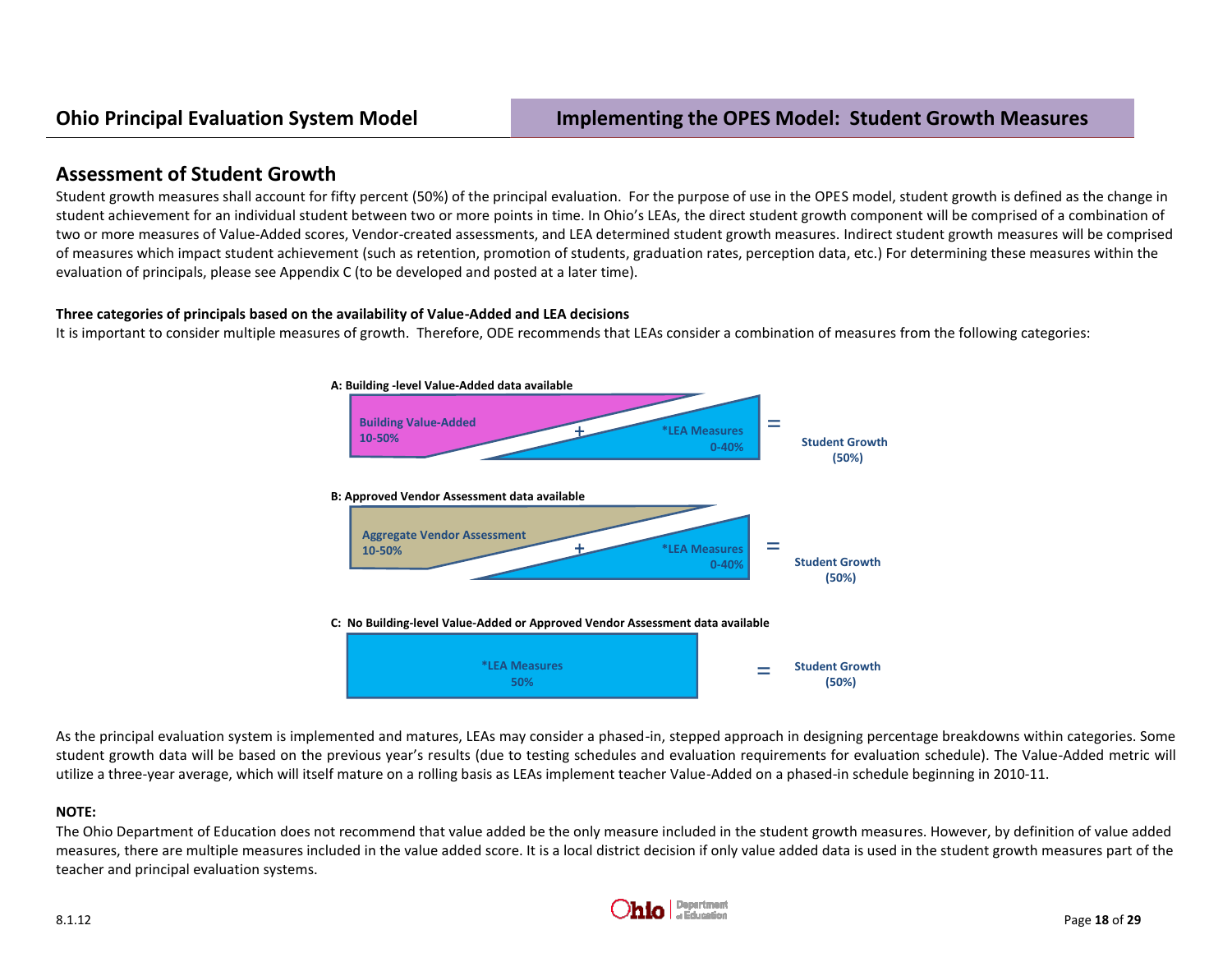## **Summative Evaluation**

A formal written **Summative Evaluation Report** evaluating the principal's performance according to the adopted board policy will be completed at the end of each evaluation cycle. Multiple sources of evidence should include formal and informal observations, collection of student growth data, collection of evidence, and documentation of coaching and progress meetings involving the principal and evaluator.

#### **Combining Measures to Obtain a Holistic Rating**

A strong principal evaluation system calls for ongoing collaboration and honest conversation between principals and their evaluators. The foundation of such a system is the transparent, two-way gathering and sharing of evidence that informs the principal performance ratings at the end of the year. The model Ohio Principal Evaluation System describes opportunities for principals and evaluators to discuss evidence, build a common understanding of the principal's current practice, and identify areas for future growth. Regular check-ins also help evaluators manage the administrative burden of gathering and organizing evidence by sharing the responsibility with the principal and encouraging evaluators to document principal practices as they occur.

For suggested step-by-step guidance for evaluators to review and analyze multiple data points that inform principal performance ratings, please see Appendix B: Using Evidence **to Inform Holistic Performance Ratings**.

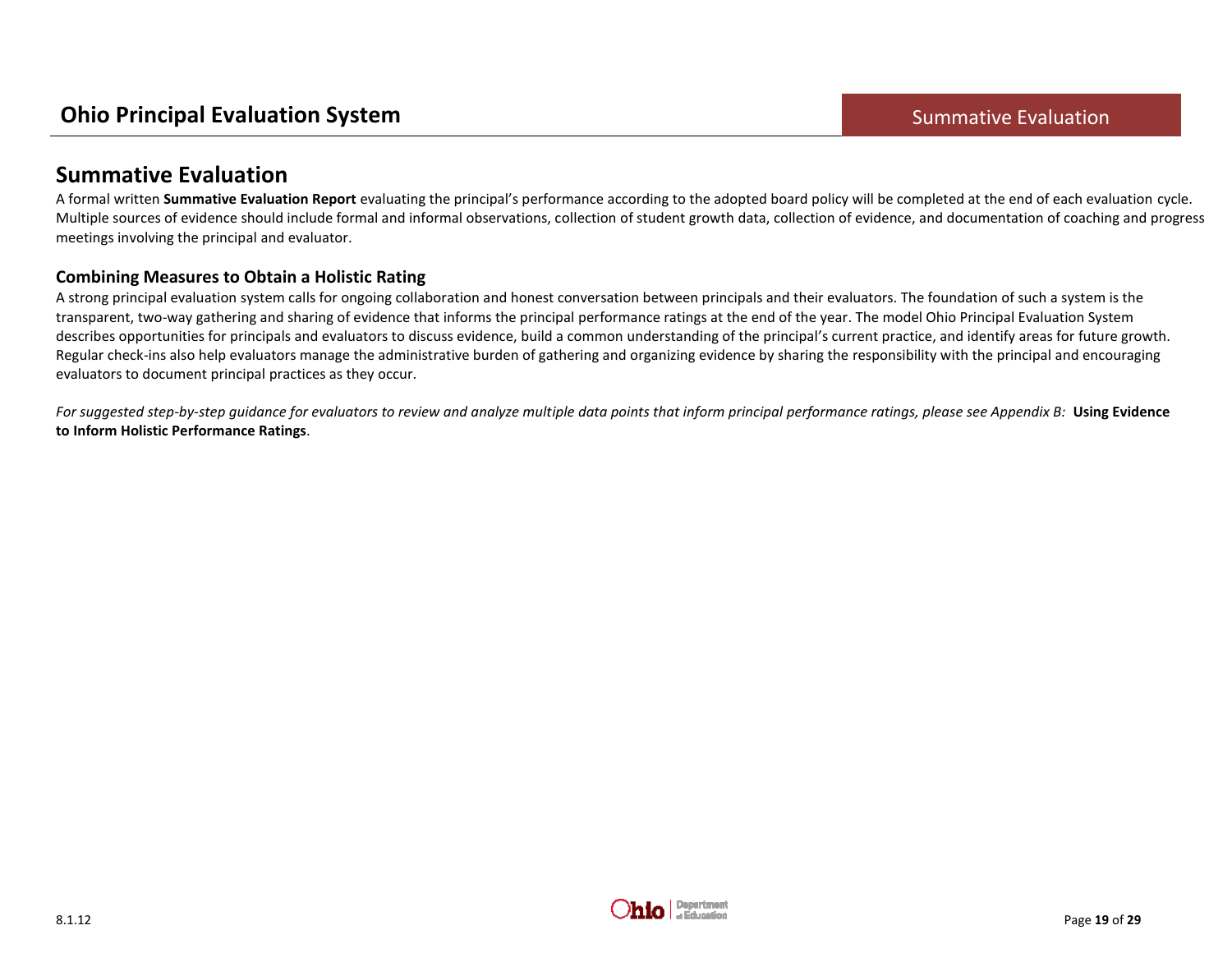## **Ohio Principal Performance Rating Rubric**

The **Principal Performance Rating Rubric** is intended to be scored holistically. This means that evaluators will assess which level of the standard (after looking at the elements within the standard) provides the best *overall* description of the principal. Note: Ratings at each performance level above "Developing" include behaviors at the lower rating levels.

|                                                                                                                                                                                  | <b>Standard 1: Continuous Improvement</b>                                                                                                           |                                                                                                                                                                                                                                                                                     |                                                                                                                                                                                                                                                                                                                         |                                                                                                                                                                                                                                                                                                                        |
|----------------------------------------------------------------------------------------------------------------------------------------------------------------------------------|-----------------------------------------------------------------------------------------------------------------------------------------------------|-------------------------------------------------------------------------------------------------------------------------------------------------------------------------------------------------------------------------------------------------------------------------------------|-------------------------------------------------------------------------------------------------------------------------------------------------------------------------------------------------------------------------------------------------------------------------------------------------------------------------|------------------------------------------------------------------------------------------------------------------------------------------------------------------------------------------------------------------------------------------------------------------------------------------------------------------------|
|                                                                                                                                                                                  | Principals help create a shared vision and clear goals for their schools and ensure continuous progress toward achieving the goals.                 |                                                                                                                                                                                                                                                                                     |                                                                                                                                                                                                                                                                                                                         |                                                                                                                                                                                                                                                                                                                        |
| <b>Elements</b>                                                                                                                                                                  | Ineffective                                                                                                                                         | Developing                                                                                                                                                                                                                                                                          | Proficient                                                                                                                                                                                                                                                                                                              | Accomplished                                                                                                                                                                                                                                                                                                           |
| 1.1 Principals facilitate the<br>articulation and<br>realization of a shared<br>vision of continuous<br>improvement.                                                             | Principal has not shared the<br>school vision and goals with the<br>staff. Principal has no process for<br>developing a school vision and<br>goals. | Principal has shared the school<br>vision and goals with the staff. A<br>process for developing a school<br>vision and goals is not evident.                                                                                                                                        | Principal has shared the school<br>vision and goals with the staff and<br>there is evidence that these are<br>known. The principal implements<br>a process for the development of<br>a shared school vision and goals.                                                                                                  | Principal collaboratively develops<br>and communicates a shared vision<br>using multiple approaches. The<br>principal challenges existing<br>structures based on data to align<br>them with the shared vision.                                                                                                         |
| 1.2 Principals lead the<br>process of setting,<br>monitoring and achieving<br>specific and challenging<br>goals that reflect high<br>expectations for all<br>students and staff. | Principal refers to the goals on a<br>regular basis, but does not<br>concretely connect them to the<br>day-to-day business of the school.           | Principal communicates<br>expectations of high learning and<br>achievement for all students at<br>the beginning of the year.<br>Principal uses knowledge of the<br>Ohio Standards for the Teaching<br>Profession to support new and<br>struggling teachers' professional<br>growth. | Principal identifies goal areas that<br>promote high levels of<br>achievement for all students and<br>staff.<br>Knowledge of the Ohio Standards<br>for the Teaching Profession is<br>used to support teachers'<br>professional growth.                                                                                  | Principal collaboratively develops<br>and sets measurable goals that<br>promote high levels of student<br>and staff achievement.<br>Principal establishes and<br>reinforces individual staff<br>contributions towards the<br>attainment of the school-wide<br>goals by monitoring progress<br>through the use of data. |
| 1.3 Principals lead the<br>change process for<br>continuous improvement.                                                                                                         | Principal does not have a plan in<br>place for regular review of<br>progress toward goals.                                                          | Principal articulates beliefs about<br>teaching and learning.<br>Principal identifies changes<br>needed to improve student<br>learning.                                                                                                                                             | Principal articulates well-defined<br>beliefs about teaching and<br>learning in response to the<br>environment and levels of student<br>achievement.<br>Principal identifies changes<br>needed to improve student<br>learning and can engage<br>stakeholders in the change<br>process using effective<br>communication. | Principal models and provides<br>resources to support staff in<br>thinking systematically about the<br>change process in response to<br>needs of the school community.<br>Principal facilitates a diverse<br>group of stakeholders to<br>implement changes needed to<br>improve student learning.                      |

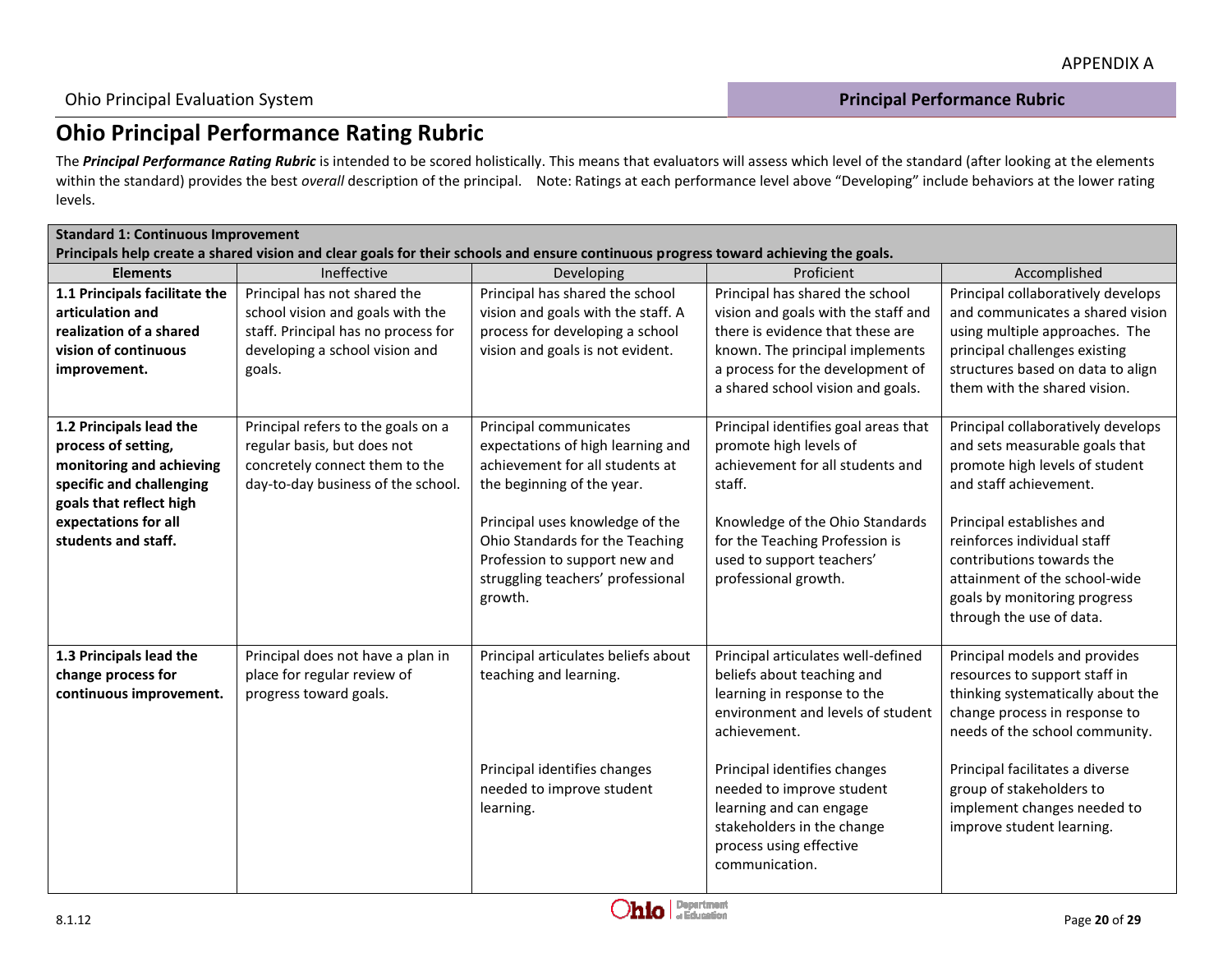| 1.4 Principals anticipate, | Principal is unable to            | Principal responds to building and | Principal responds to building,    | Principal works with informal     |
|----------------------------|-----------------------------------|------------------------------------|------------------------------------|-----------------------------------|
| monitor, and respond to    | constructively respond to         | district issues that affect the    | district, community and societal   | groups and school staff to        |
| educational developments   | challenges and does not appear to | instructional needs of students.   | changes and issues that affect the | anticipate, analyze and address   |
| that affect school issues  | understand the importance of      |                                    | instructional needs of students.   | building, district, community and |
| and environment.           | building a sense of efficacy,     |                                    |                                    | societal changes and issues that  |
|                            | empowerment, and well-being       |                                    |                                    | affect the instructional needs of |
|                            | among staff.                      |                                    |                                    | students.                         |
|                            |                                   |                                    |                                    |                                   |

| <b>Standard 2: Instruction</b><br>Principals support the implementation of high-quality standards-based instruction that results in higher levels of achievement for all students. |                                                                |                                    |                                                                    |                                                                         |
|------------------------------------------------------------------------------------------------------------------------------------------------------------------------------------|----------------------------------------------------------------|------------------------------------|--------------------------------------------------------------------|-------------------------------------------------------------------------|
| <b>Elements</b>                                                                                                                                                                    | Ineffective                                                    | Developing                         | Proficient                                                         | Accomplished                                                            |
| 2.1 Principals ensure that                                                                                                                                                         | Principal does not align instruction                           | Principal demonstrates the         | Principal ensures teachers have a                                  | Principal organizes the articulation                                    |
| the instructional content                                                                                                                                                          | and assessment to the state                                    | knowledge of district curriculum   | basic understanding of academic                                    | of the academic standards across                                        |
| that is taught is aligned                                                                                                                                                          | standards.                                                     | and assessments.                   | content standards and curriculum;                                  | and between classroom, grade                                            |
| with the Ohio academic                                                                                                                                                             |                                                                |                                    | instruction, assessments, and                                      | level, groups and content areas.                                        |
| content standards and                                                                                                                                                              |                                                                | Principal ensures teachers have a  | resources are aligned.                                             |                                                                         |
| curriculum priorities in the                                                                                                                                                       |                                                                | basic understanding of academic    |                                                                    |                                                                         |
| school and district.                                                                                                                                                               |                                                                | content standards, curriculum,     |                                                                    |                                                                         |
|                                                                                                                                                                                    |                                                                | and assessment.                    |                                                                    |                                                                         |
|                                                                                                                                                                                    |                                                                |                                    |                                                                    | Principal leads staff in analysis and                                   |
|                                                                                                                                                                                    |                                                                | Principal allocates resources to   |                                                                    | revision of curriculum, instruction,                                    |
|                                                                                                                                                                                    |                                                                | align with the curriculum and      |                                                                    | assessments, and allocation of                                          |
|                                                                                                                                                                                    |                                                                | assessment needs.                  |                                                                    | resources to ensure alignment                                           |
|                                                                                                                                                                                    |                                                                |                                    |                                                                    | with standards.                                                         |
| 2.2 Principals ensure                                                                                                                                                              | Principal does not attempt to                                  | Principal makes regular classroom  | Principal makes systematic and                                     | Principal guides staff in the                                           |
| instructional practices are                                                                                                                                                        | diagnose-and/or misdiagnoses the                               | visits and provides basic feedback | frequent classroom visits and                                      | implementation of research-based                                        |
| effective and meet the<br>needs of all students.                                                                                                                                   | state of instructional practices in                            | on classroom instruction.          | provides feedback on classroom<br>instruction and assessment while | instructional practices and sets<br>aside time for attention to crucial |
|                                                                                                                                                                                    | the school, and is unable to<br>articulate clear strategies to |                                    | monitoring the use of varied                                       | instructional issues during the                                         |
|                                                                                                                                                                                    | improve instruction.                                           |                                    | instructional methods and formats                                  | school day.                                                             |
|                                                                                                                                                                                    |                                                                |                                    | to make learning experiences                                       |                                                                         |
|                                                                                                                                                                                    |                                                                |                                    | relevant and responsive to the                                     |                                                                         |
|                                                                                                                                                                                    |                                                                |                                    | needs of students with different                                   |                                                                         |
|                                                                                                                                                                                    |                                                                |                                    | abilities and from diverse                                         |                                                                         |
|                                                                                                                                                                                    |                                                                |                                    | backgrounds.                                                       |                                                                         |
|                                                                                                                                                                                    |                                                                |                                    |                                                                    |                                                                         |
|                                                                                                                                                                                    |                                                                |                                    | Principal connects teachers to                                     | Principal empowers and facilitates                                      |
|                                                                                                                                                                                    |                                                                |                                    | other faculty for aid in the                                       | teachers in designing curriculum                                        |
|                                                                                                                                                                                    |                                                                |                                    | development of their instructional                                 | and addressing instructional and                                        |
|                                                                                                                                                                                    |                                                                |                                    | methods.                                                           | assessment issues.                                                      |

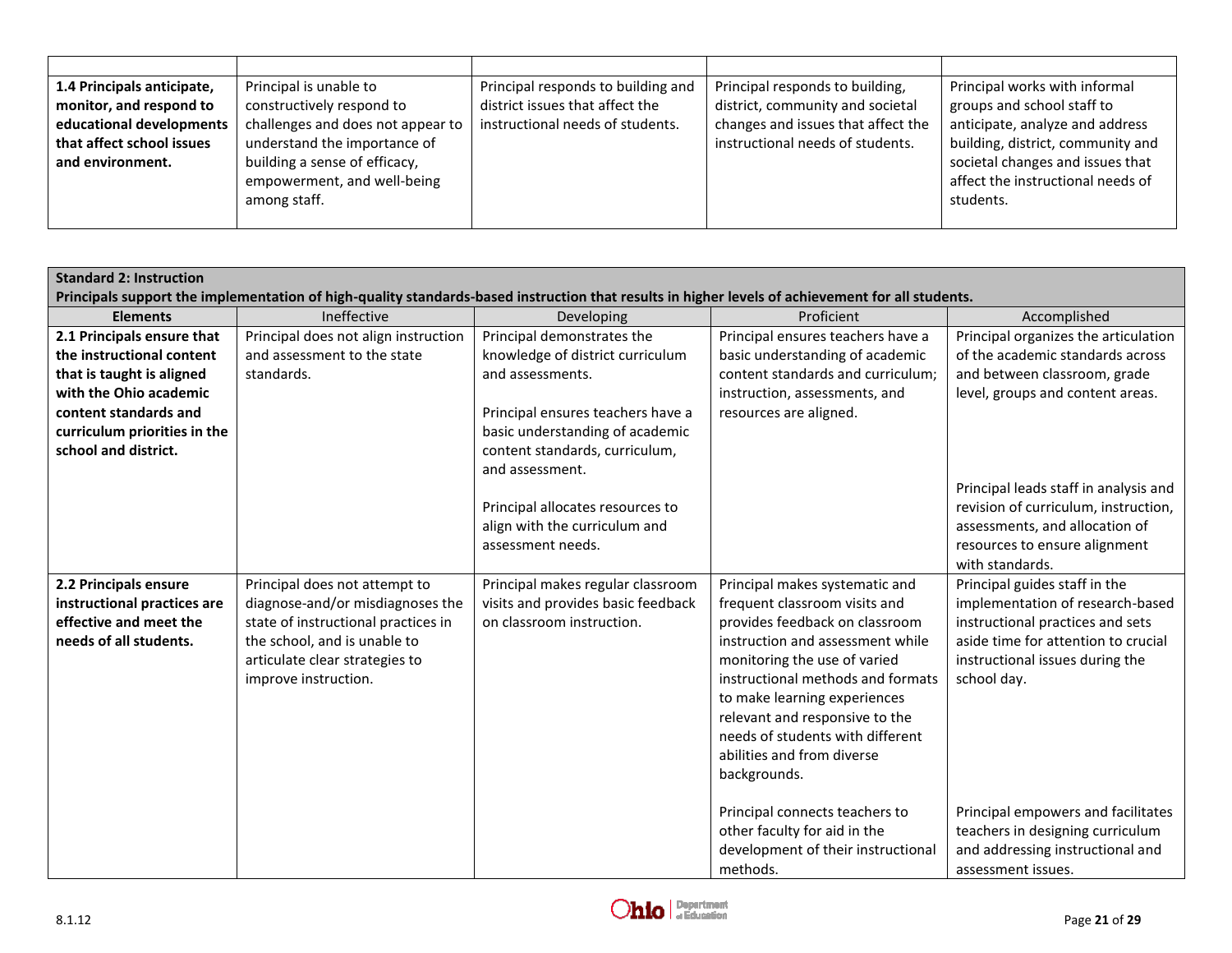| 2.3 Principals advocate for  | Principal believes that all students | Principal monitors the               | Principal monitors the               | Principal is directly involved in   |
|------------------------------|--------------------------------------|--------------------------------------|--------------------------------------|-------------------------------------|
| high levels of learning for  | can achieve, but fails to connect    | identification of students of        | identification and instruction of    | instructional issues for all        |
| all students, including      | this belief with concrete actions.   | diverse abilities and supports staff | students of diverse abilities and    | students.                           |
| students identified as       |                                      | in implementing state and local      | supports staff in implementing       |                                     |
| gifted, students with        | Principal does not confront staff    | policies.                            | state and local policies.            |                                     |
| disabilities and at-risk     | member(s) who have low student       |                                      |                                      |                                     |
| students.                    | expectations.                        | Principal monitors achievement       | Principal uses disaggregated         | Principal fosters systematic        |
|                              |                                      | data.                                | achievement data to determine        | discussions regarding instructional |
|                              |                                      |                                      | the performance and needs of         | needs of all students including     |
|                              |                                      |                                      | particular students and groups       | students identified as gifted,      |
|                              |                                      |                                      | and regularly examines school-       | students with disabilities and at-  |
|                              |                                      |                                      | wide students' performance data      | risk students.                      |
|                              |                                      |                                      | to determine under- and over-        |                                     |
|                              |                                      |                                      | identification of students in gifted |                                     |
|                              |                                      |                                      | or special education.                |                                     |
|                              |                                      |                                      |                                      |                                     |
| 2.4 Principals know,         | Principal may know current           | Principal shares current research    | Principal keeps informed and         | Principal engages staff in          |
| understand, and share        | research on instruction, but fails   | and theory on effective schooling.   | shares current research and          | identifying and discussing          |
| relevant research.           | to communicate it clearly in a       |                                      | theory on effective schooling.       | research and theory that support    |
|                              | usable way to staff.                 |                                      |                                      | the academic needs of students      |
| 2.5 Principals understand,   | Principal understands use of data,   | Principal uses data for decision-    | Principal models the use of data to  | Principal provides on-going         |
| encourage and facilitate     | but fails to consistently link       | making.                              | inform and make decisions about      | learning opportunities that         |
| the effective use of data    | decision-making with data.           |                                      | student progress.                    | facilitate staff to learn how to    |
| by staff.                    |                                      |                                      |                                      | collect, analyze, interpret and use |
|                              |                                      |                                      |                                      | data on student progress.           |
|                              |                                      |                                      |                                      |                                     |
|                              |                                      |                                      | Principal monitors staff knowledge   | Principal facilitates teachers' use |
|                              |                                      |                                      | and use of data and impact of this   | of assessment data to continually   |
|                              |                                      |                                      | knowledge on student                 | design and adapt instruction        |
|                              |                                      |                                      | achievement.                         | based on student needs.             |
| 2.6 Principals support staff | Principal may be able to identify    | Principal identifies strengths and   | Principal uses staff input and       | Principal regularly modifies short- |
| in planning and              | areas for growth and accept          | areas for growth to develop and      | student data to identify             | and long-term professional goals    |

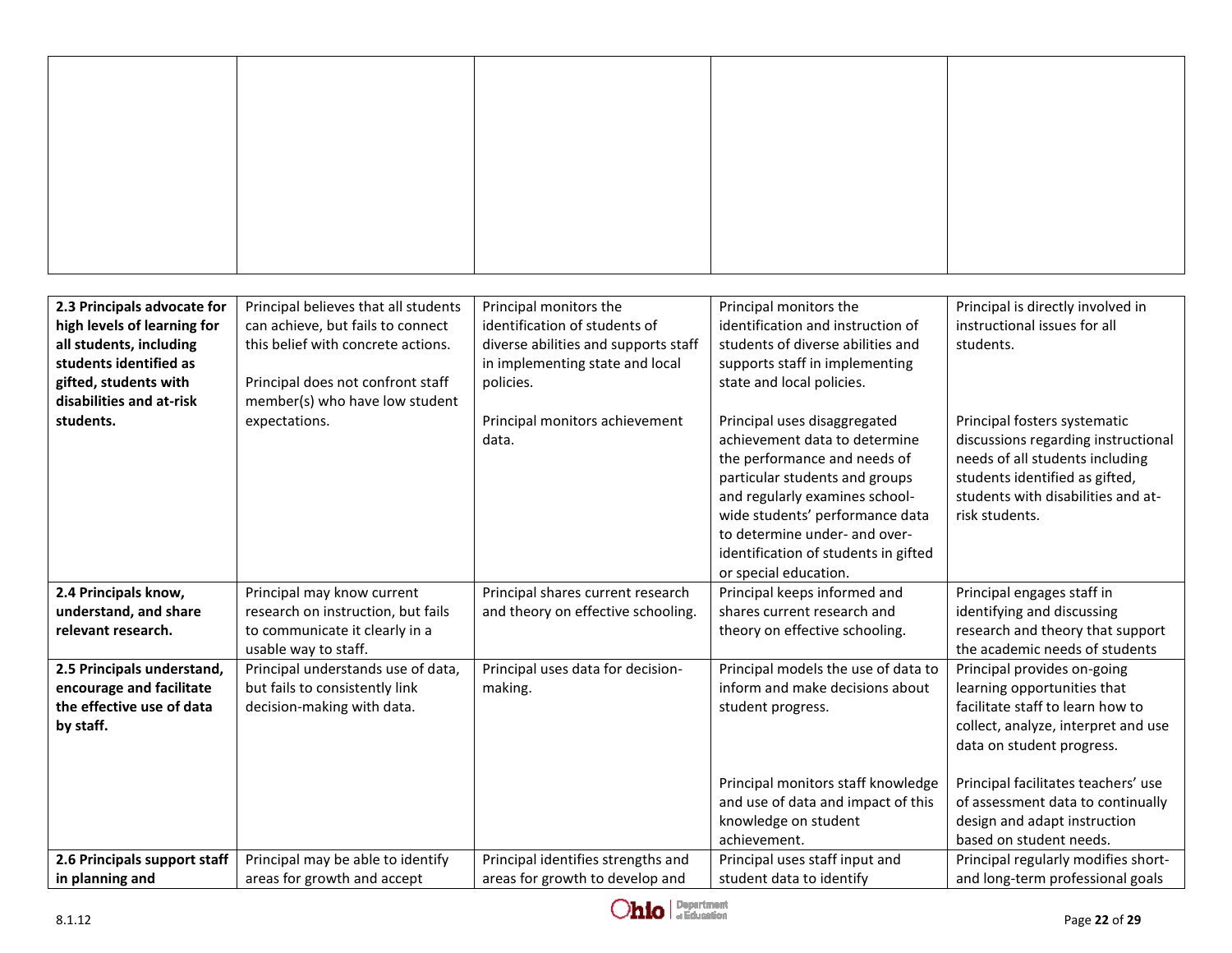| implementing research- | opportunities for professional       | implement targeted goals for   | professional development needs     | based on analysis of student, staff, |
|------------------------|--------------------------------------|--------------------------------|------------------------------------|--------------------------------------|
| based professional     | development, but fails to            | personal professional growth.  | in order to set short- and long-   | and community evidence.              |
| development.           | implement a coherent personal        |                                | term professional development      |                                      |
|                        | professional plan.                   |                                | goals and takes action to meet     |                                      |
|                        |                                      |                                | these goals.                       | Principal uses data to determine if  |
|                        | Professional development on          | Principal uses student data to |                                    | professional development             |
|                        | instructional strategies is offered, | identify general professional  | Principal facilitates professional | activities strengthen teachers'      |
|                        | but professional development is      | development needs for staff.   | development opportunities that     | instructional skills to enhance      |
|                        | general and standard for all staff.  |                                | support classroom instruction.     | student learning.                    |

| <b>Standard 3:</b>                                                                                                                |                                                                                                                                                  |                                                                                                                           |                                                                                                                                 |                                                                                                                                                                                      |  |
|-----------------------------------------------------------------------------------------------------------------------------------|--------------------------------------------------------------------------------------------------------------------------------------------------|---------------------------------------------------------------------------------------------------------------------------|---------------------------------------------------------------------------------------------------------------------------------|--------------------------------------------------------------------------------------------------------------------------------------------------------------------------------------|--|
|                                                                                                                                   |                                                                                                                                                  | Principals allocate resources and manage school operations in order to ensure a safe and productive learning environment. |                                                                                                                                 |                                                                                                                                                                                      |  |
| <b>Elements</b>                                                                                                                   | Ineffective                                                                                                                                      | Developing                                                                                                                | Proficient                                                                                                                      | Accomplished                                                                                                                                                                         |  |
| 3.1 Principals establish                                                                                                          | Principal does not communicate a                                                                                                                 | Principal communicates behavioral                                                                                         | Principal communicates, models,                                                                                                 | Principal examines and modifies                                                                                                                                                      |  |
| and maintain a safe school                                                                                                        | consistent behavioral system and                                                                                                                 | standards to staff, parents and                                                                                           | and reinforces behavioral                                                                                                       | routines, as needed.                                                                                                                                                                 |  |
| environment.                                                                                                                      | does not provide support to staff,                                                                                                               | students.                                                                                                                 | standards for staff, students, and                                                                                              |                                                                                                                                                                                      |  |
|                                                                                                                                   | parents, and students.                                                                                                                           |                                                                                                                           | parents.                                                                                                                        |                                                                                                                                                                                      |  |
|                                                                                                                                   |                                                                                                                                                  | Principal ensures that behavioral<br>policies are applied to ensure<br>safety for staff, parents, and<br>students.        | Principal ensures that behavioral<br>policies, procedures and routines<br>are consistently applied to ensure<br>safety for all. | Principal promotes and<br>implements a school-wide system<br>for behavioral support and<br>intervention.                                                                             |  |
| 3.2 Principals create a<br>nurturing learning<br>environment that<br>addresses the physical<br>and mental health needs<br>of all. | Principal is reactive, responding to<br>problems but not implementing<br>effective systems to anticipate and<br>support student and staff needs. | Principal identifies available<br>resources to support the needs of<br>the students and staff.                            | Principal assesses how well the<br>physical, social and cultural<br>environment supports student and<br>staff needs.            | Principal promotes the effective<br>use of identified physical and<br>cultural resources and strategies to<br>address the physical and mental<br>health needs of students and staff. |  |
|                                                                                                                                   |                                                                                                                                                  | Principal treats students, parents,<br>and staff with respect.                                                            | Principal ensures that staff<br>members treat students with<br>respect.                                                         | Principal ensures that staff<br>members treat students, parents<br>and members of the community<br>with respect.                                                                     |  |
| 3.3 Principals allocate<br>resources, including<br>technology, to support<br>student and staff learning.                          | Principal demonstrates familiarity<br>with local budgeting process and<br>tools, but does not align the<br>budget to the school goals.           | Principal manages the budget to<br>support learning.                                                                      | Principal develops a budget aligned<br>to student and staff needs.                                                              | Principal assesses the use of<br>resources, including technology, in<br>the context of school operations<br>and develops a budget aligned to<br>student and staff needs.             |  |

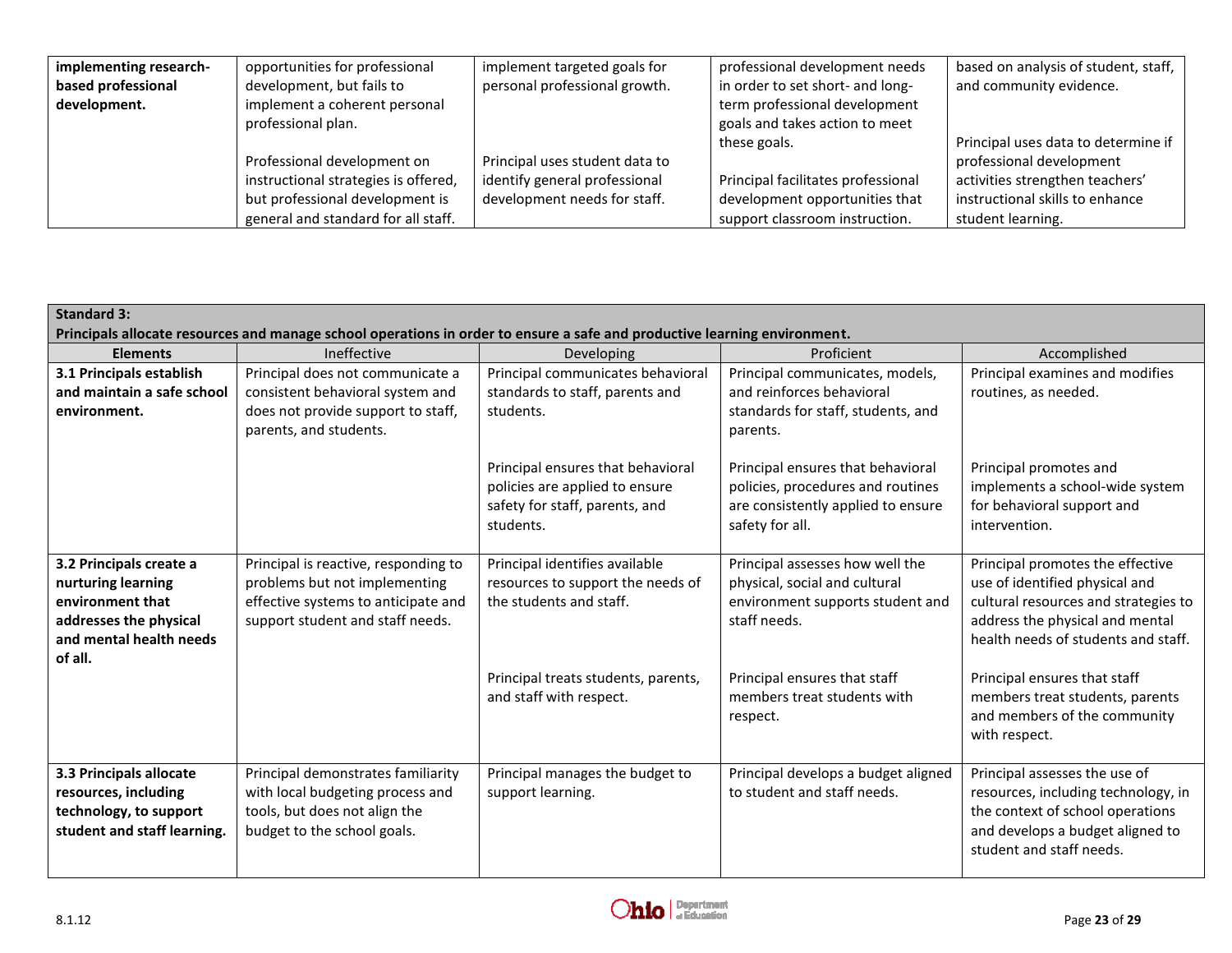|  |  | Principal procures additional      |
|--|--|------------------------------------|
|  |  | financial resources for the school |
|  |  | to support students and staff      |
|  |  | learning.                          |
|  |  |                                    |

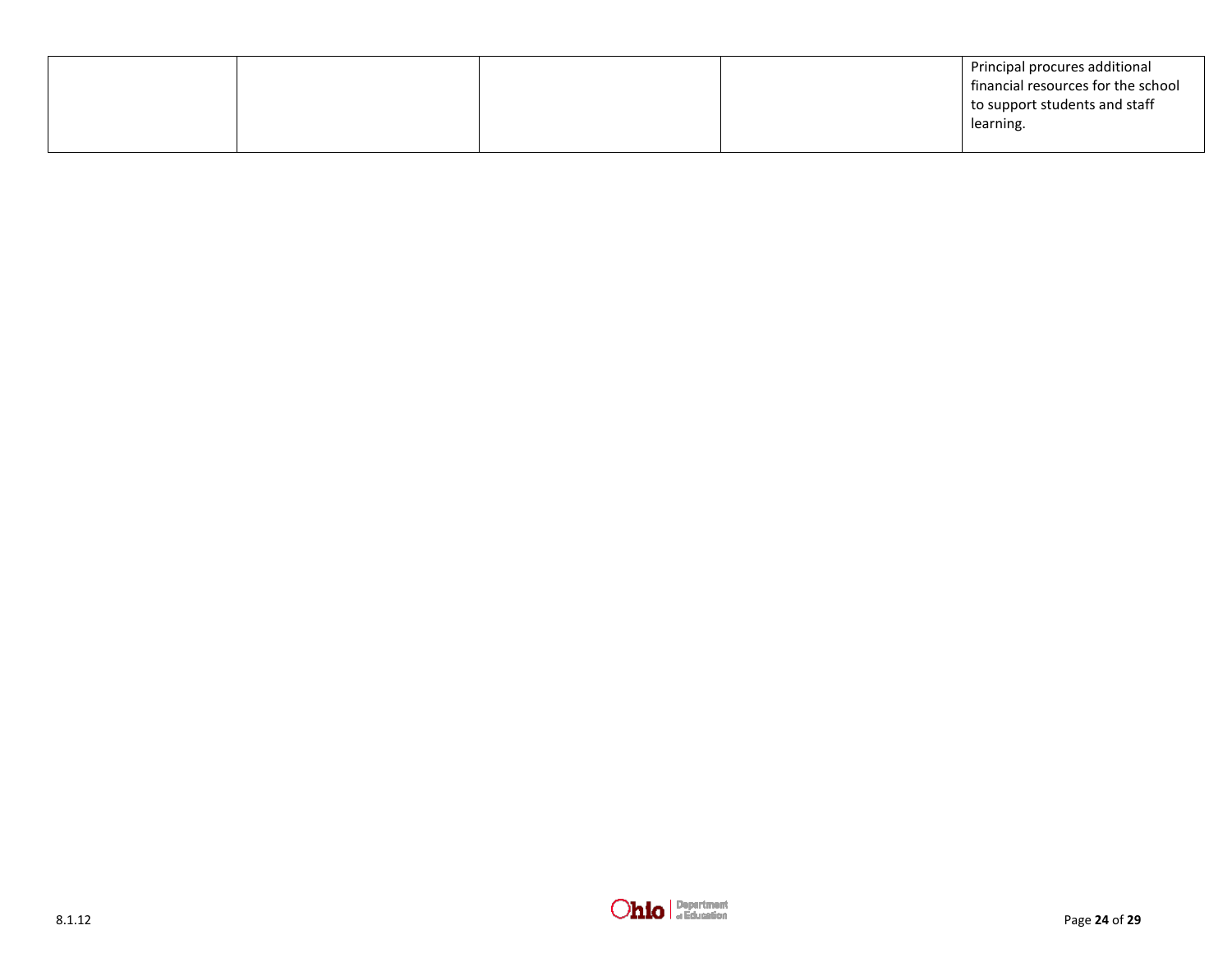| 3.4 Principals institute     | Principal acknowledges that the      | Principal mentors and supports        | Principal supervises and evaluates   | Principal actively supports the      |
|------------------------------|--------------------------------------|---------------------------------------|--------------------------------------|--------------------------------------|
| procedures and practices     | new teachers need greater            | new and struggling teachers. The      | all staff. The principal completes   | recruitment and selection of staff   |
| to support staff and         | mentoring and support.               | principal implements a schedule       | teacher evaluations based on         | members who can ensure that the      |
| students and establish an    |                                      | for and completes teacher             | district guidelines and provides     | vision of the school is realized and |
| environment that is          | Principal does not complete          | evaluations based on district         | feedback, sources of instructional   | retains productive staff, and        |
| conducive to learning.       | teacher evaluations, per guidelines  | guidelines.                           | models/lessons to improve            | implements incentives that ensure    |
|                              | or per contract.                     |                                       | instruction and assessment.          | continued motivation. The            |
|                              |                                      |                                       |                                      | principal systematically completes   |
|                              | Principal does not link teaching     |                                       |                                      | teacher evaluations that include     |
|                              | assignments, retention, or           |                                       |                                      | substantive feedback that results in |
|                              | feedback opportunities to the new    |                                       |                                      | measurable improvements in           |
|                              | teacher evaluation system.           |                                       |                                      | instruction and assessment.          |
|                              |                                      |                                       |                                      |                                      |
|                              |                                      |                                       | Principal establishes and reinforces | Principal develops a collaborative   |
|                              |                                      |                                       | rules, guidelines and operational    | culture of teachers helping each     |
|                              |                                      |                                       | procedures that enable staff to      | other to improve their instruction   |
|                              |                                      |                                       | focus on teaching and learning.      | and assessment.                      |
|                              |                                      |                                       |                                      |                                      |
| 3.5 Principals understand,   | Principal does not meet              | Principal complies with local, state, | Principal meets legal, ethical and   | Principal analyzes and revises       |
| uphold and model             | professional responsibilities set by | and federal mandates, including       | professional responsibilities with   | procedures to comply with local,     |
| professional ethics,         | both the state and local level.      | mandates related to teacher           | integrity, honesty, fairness, and    | state, and federal mandates and      |
| policies, and legal codes of |                                      | evaluations and student               | dignity.                             | can communicate those mandates       |
| professional conduct.        |                                      | performance.                          |                                      | to district and community.           |
|                              |                                      |                                       | Principal implements procedures      |                                      |
|                              |                                      |                                       | to comply with local, state, and     |                                      |
|                              |                                      |                                       | federal mandates.                    |                                      |
|                              |                                      |                                       |                                      |                                      |
|                              |                                      |                                       |                                      |                                      |

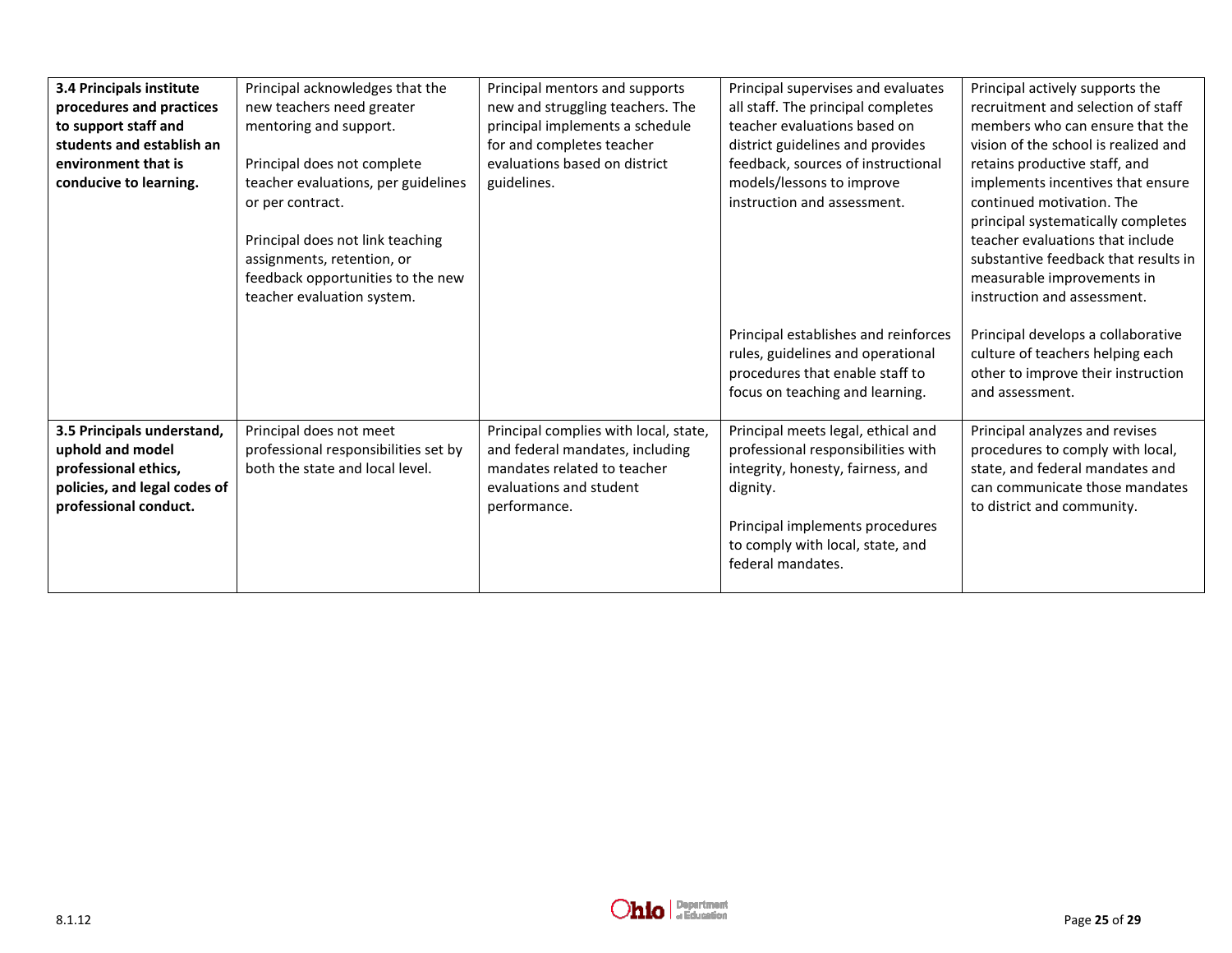| <b>Standard 4: Collaboration</b><br>Principals establish and sustain collaborative learning and shared leadership to promote learning and achievement of all students. |                                                                                                                                                                                                          |                                                                                                                     |                                                                                                                                                                                                                                                    |                                                                                                                                                                        |  |
|------------------------------------------------------------------------------------------------------------------------------------------------------------------------|----------------------------------------------------------------------------------------------------------------------------------------------------------------------------------------------------------|---------------------------------------------------------------------------------------------------------------------|----------------------------------------------------------------------------------------------------------------------------------------------------------------------------------------------------------------------------------------------------|------------------------------------------------------------------------------------------------------------------------------------------------------------------------|--|
| <b>Elements</b>                                                                                                                                                        | Ineffective                                                                                                                                                                                              | Developing                                                                                                          | Proficient                                                                                                                                                                                                                                         | Accomplished                                                                                                                                                           |  |
| 4.1 Principals promote a<br>collaborative learning<br>culture.                                                                                                         | Principal does not create teacher<br>team meetings and/or common<br>meeting times that would allow<br>for collaboration.                                                                                 | Principal creates common meeting<br>times to allow for collaboration.                                               | Principal develops structures for<br>collaboration between all teachers<br>and other education support<br>personnel.<br>Principal establishes and<br>reinforces expectations, roles,<br>norms and responsibilities for<br>effective working teams. | Principal builds a school culture in<br>which educators work<br>collaboratively which results in<br>increased student learning.                                        |  |
| 4.2 Principals share<br>leadership with staff,<br>students, parents and<br>community members.                                                                          | Principal does not define the role<br>of the leadership team and no<br>attempts are made to engage staff<br>in shaping the school community,<br>but the principal may resort to<br>completing the tasks. | Principal occasionally shares<br>leadership responsibilities with<br>staff, parents, or students.                   | Principal consistently shares<br>leadership responsibilities with<br>staff.                                                                                                                                                                        | Principal matches leadership<br>responsibilities to the talents of<br>individual educators and teams.                                                                  |  |
| 4.3 Principals develop and<br>sustain leadership.                                                                                                                      | Principal provides minimal or no<br>support to members of the<br>leadership team; members of the<br>leadership team are unclear about<br>their roles.                                                    | Principal defines leadership team<br>members' roles and provides<br>leadership development activities<br>for staff. | Principal serves as a role model<br>for leadership behaviors.<br>Principal participates in leadership<br>development activities with staff<br>and identifies strengths and<br>interests to identify potential<br>leaders.                          | Principal mentors and coaches<br>staff and student leaders.<br>Principal builds on staff members'<br>skills and interest to advance the<br>leadership capacity of all. |  |

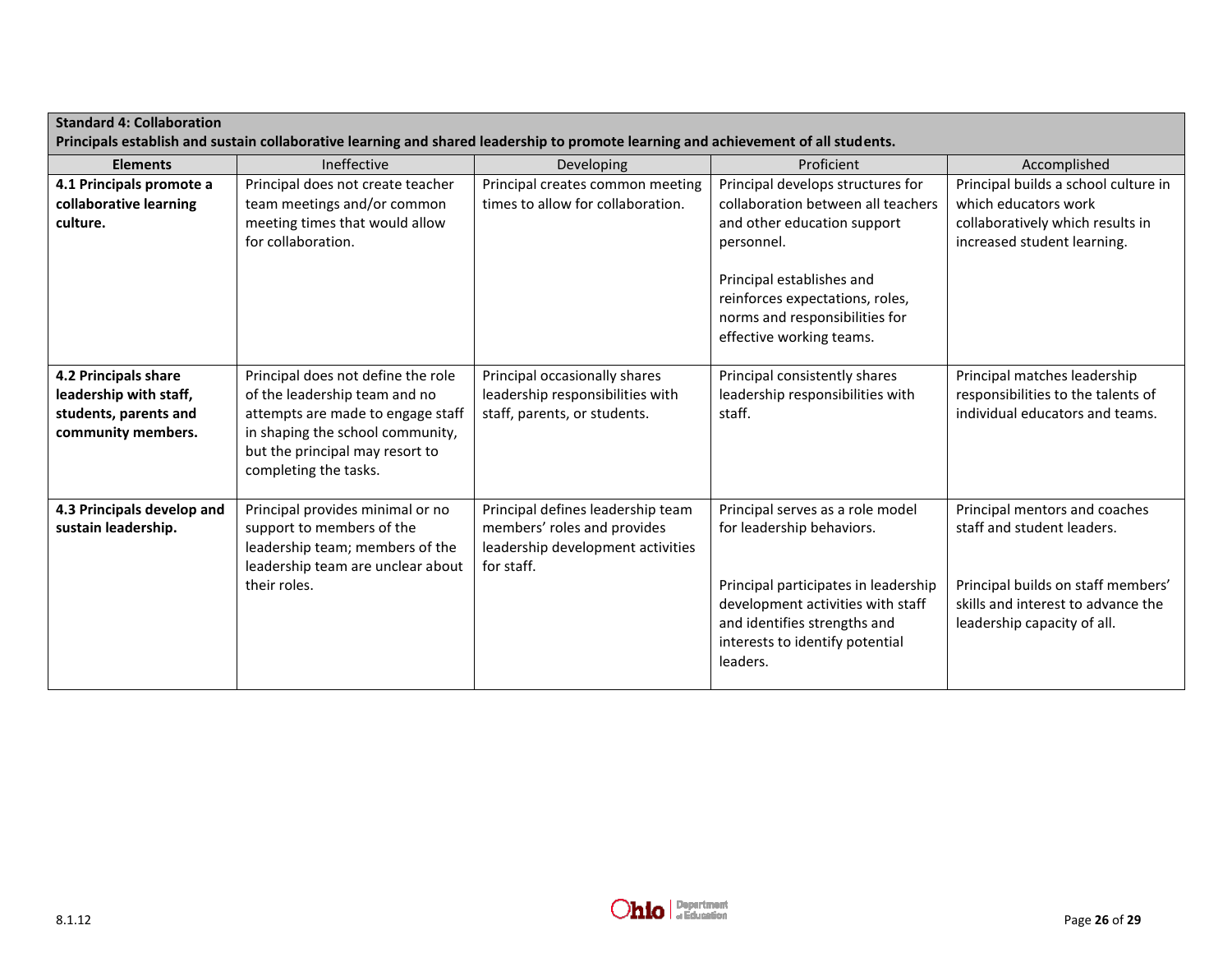#### **Standard 5:**

**Principals engage parents and community members in the educational process and create an environment where community resources support student learning, achievement and well-being.** 

| <b>Elements</b>                                                                                                                           | Ineffective                                                                                                                                                                  | Developing                                                                                                                | Proficient                                                                                                                                                                                                                                                                                                                                   | Accomplished                                                                                                                                                                                                                                                                                                  |
|-------------------------------------------------------------------------------------------------------------------------------------------|------------------------------------------------------------------------------------------------------------------------------------------------------------------------------|---------------------------------------------------------------------------------------------------------------------------|----------------------------------------------------------------------------------------------------------------------------------------------------------------------------------------------------------------------------------------------------------------------------------------------------------------------------------------------|---------------------------------------------------------------------------------------------------------------------------------------------------------------------------------------------------------------------------------------------------------------------------------------------------------------|
| 5.1 Principals use<br>community resources to<br>improve student<br>learning.                                                              | Principal demonstrates a pattern<br>of missed opportunities for<br>productive engagement with<br>parents and community members.                                              | Principal attends community<br>functions.<br>Principal uses print and electronic<br>media to communicate with<br>parents. | Principal regularly represents the<br>school at community functions and<br>advisory groups.<br>Principal uses print and electronic<br>media to inform the community<br>about the school.                                                                                                                                                     | Principal arranges school-<br>community partnerships to<br>support student achievement and<br>school and community priorities.                                                                                                                                                                                |
| 5.2 Principals involve<br>parents and community<br>members in improving<br>student learning.                                              | Principal rarely or never<br>communicates with families;<br>families and community do not<br>feel welcome; and families are not<br>sure what their children are<br>learning. | Principal communicates with<br>parents about expectations for<br>student learning.                                        | Principal regularly practices two-<br>way communication with parents<br>about expectations for student<br>learning needs and progress.<br>Principal provides parents and<br>students with relevant information<br>about available school services<br>(instructional, behavioral, and<br>psychological) to address student<br>learning needs. | Principal actively recruits and<br>utilizes parent and community<br>volunteers as appropriate for the<br>school's instructional program.<br>Principal uses technology and<br>other resources as appropriate to<br>maximize the communication with<br>parents and community members<br>about student learning. |
| 5.3 Principals connect<br>the school and<br>community.                                                                                    | Principal does not show evidence<br>that family and community input<br>are used in decision-making.                                                                          | Principal seeks opportunities for<br>school and community to provide<br>input regarding decision-making.                  | Principal identifies and uses<br>school- and community-based<br>resources to participate in<br>decision-making and increase<br>achievement among all students.                                                                                                                                                                               | Principal collaborates with school<br>and community groups to identify<br>resources and solutions to<br>increase achievement among all<br>students.                                                                                                                                                           |
| 5.4 Principals establish<br>expectations for the use<br>of culturally responsive<br>practices that<br>acknowledge and value<br>diversity. | Principal reacts to instances of<br>intolerance, but does not<br>proactively institute policies to<br>ensure tolerance and support<br>diversity.                             | Principal has implemented policies<br>to ensure tolerance and to support<br>diversity.                                    | Principal models appreciation and<br>respect for the cultures of the<br>school and community to create<br>an environment that supports high<br>achievement for all students and<br>uses strategies to remedy<br>instances of intolerance of<br>individuals and groups.                                                                       | Principal uses proactive strategies<br>to promote tolerance and address<br>incidents of intolerance to create<br>an environment that supports high<br>achievement levels for all<br>students.                                                                                                                 |

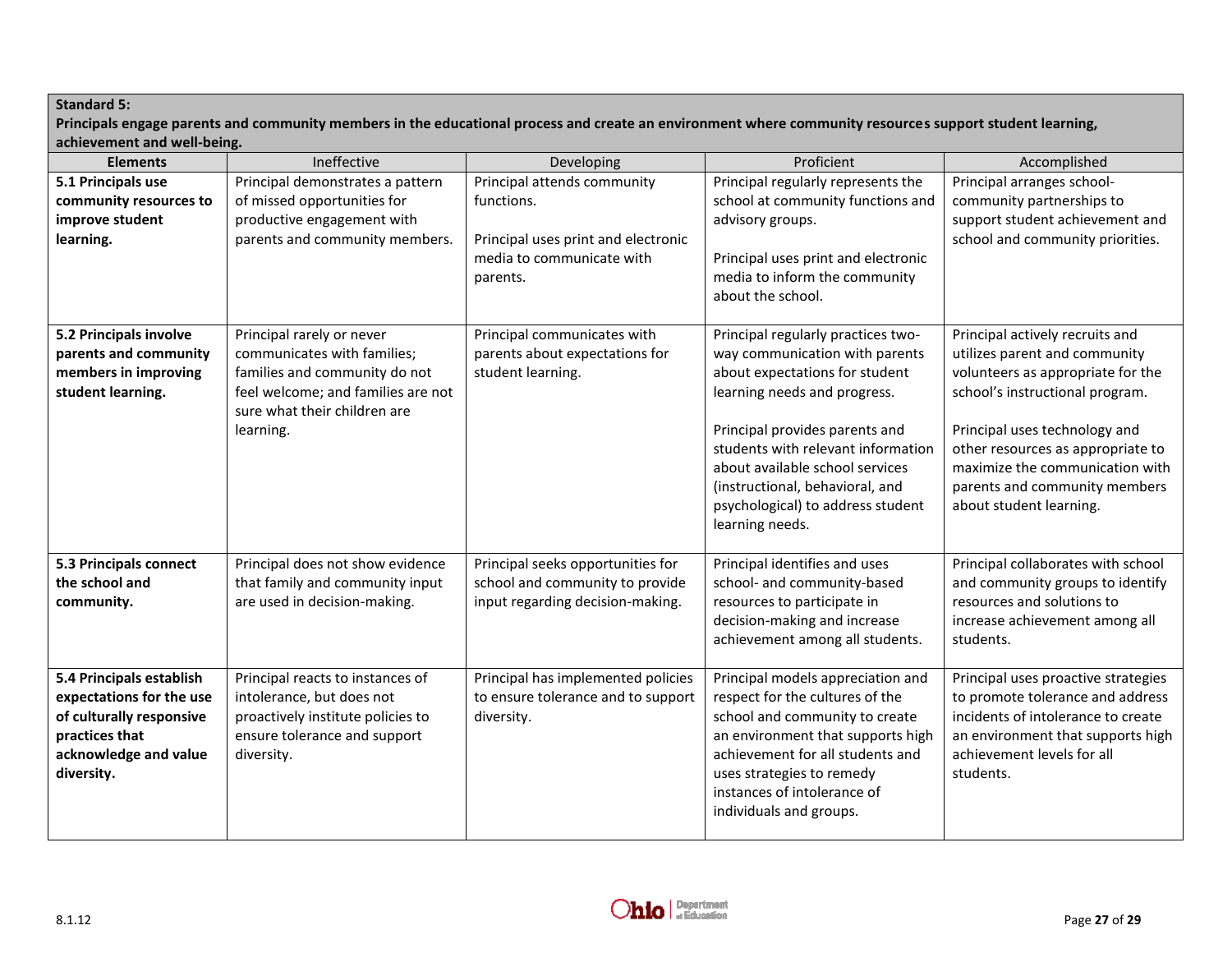## **Using Evidence to Inform Holistic Performance Ratings**

#### **Defining the Performance Ratings**

In accordance with Ohio Revised Code 3319.112 the rubric describes four levels of teacher performance for each standard area. The principal evaluation system is aligned with the teacher evaluation system and ratings. Each performance rating can also be described in more general terms, as a holistic rating of teacher performance:

|                                                                                                                                                                                                                                                                                                                                                                                                                                                                                                                                                                                                                   |                                                                                                                                                                                                                                                                                | Accomplished:                                                                                                                                                                                                                                                                                                                                                                                  |
|-------------------------------------------------------------------------------------------------------------------------------------------------------------------------------------------------------------------------------------------------------------------------------------------------------------------------------------------------------------------------------------------------------------------------------------------------------------------------------------------------------------------------------------------------------------------------------------------------------------------|--------------------------------------------------------------------------------------------------------------------------------------------------------------------------------------------------------------------------------------------------------------------------------|------------------------------------------------------------------------------------------------------------------------------------------------------------------------------------------------------------------------------------------------------------------------------------------------------------------------------------------------------------------------------------------------|
| Developing:<br>A rating of Developing indicates that<br>Ineffective:<br>the principal demonstrates minimum<br>competency in many of the standards,<br>A rating of <i>Ineffective</i> indicates that the<br>but may struggle with others. The<br>principal consistently fails to<br>principal is making progress but<br>demonstrate minimum competency in<br>requires ongoing professional support<br>one or more standards. There is little or<br>for necessary growth to occur.<br>no improvement over time. The<br>principal requires immediate assistance<br>and needs to be placed on an<br>improvement plan. | Proficient:<br>A rating of Proficient indicates that the<br>principal consistently meets<br>expectations for performance and fully<br>demonstrates most or all<br>competencies. This rating is the<br>rigorous, expected performance level<br>for most experienced principals. | A rating of <i>Accomplished</i> indicates that<br>the principal is a leader and model in<br>the school and district, exceeding<br>expectations for performance. The<br>principal consistently strives to improve<br>his or her instructional, leadership, and<br>professional practice and contributes to<br>the school or district through the<br>development and mentoring of<br>colleagues. |

*The following is suggested step-by-step guidance for evaluators to review and analyze multiple data points that inform principal performance ratings.*

### **Step 1: Gather evidence**

**1a. Align evidence to each standard area**. Group the evidence you have collected from observations, walkthroughs, conferences and everyday interactions with the principal into the five standard areas of performance described by the Ohio Principal Performance Rubric.

**1b. Be consistent in gathering, recording, and sharing detailed, factual evidence.** Capture enough detail to accurately but succinctly describe the event, interaction, or behavior factually (without implied judgment or opinion in the recording). Share the form with the principal throughout the year so that the information can be used as a basis for changes in practice.

**1c. Sort the evidence by standard area to determine where more information is needed.** As the year progresses, holes in evidence coverage across standard areas may emerge. If the evidence collected is organized by standard area after each interaction, it will be automatically sorted by standard area and missing evidence will be apparent. Keep these standard areas in mind during future interactions with the principal, since all standard areas are important for effective leadership.